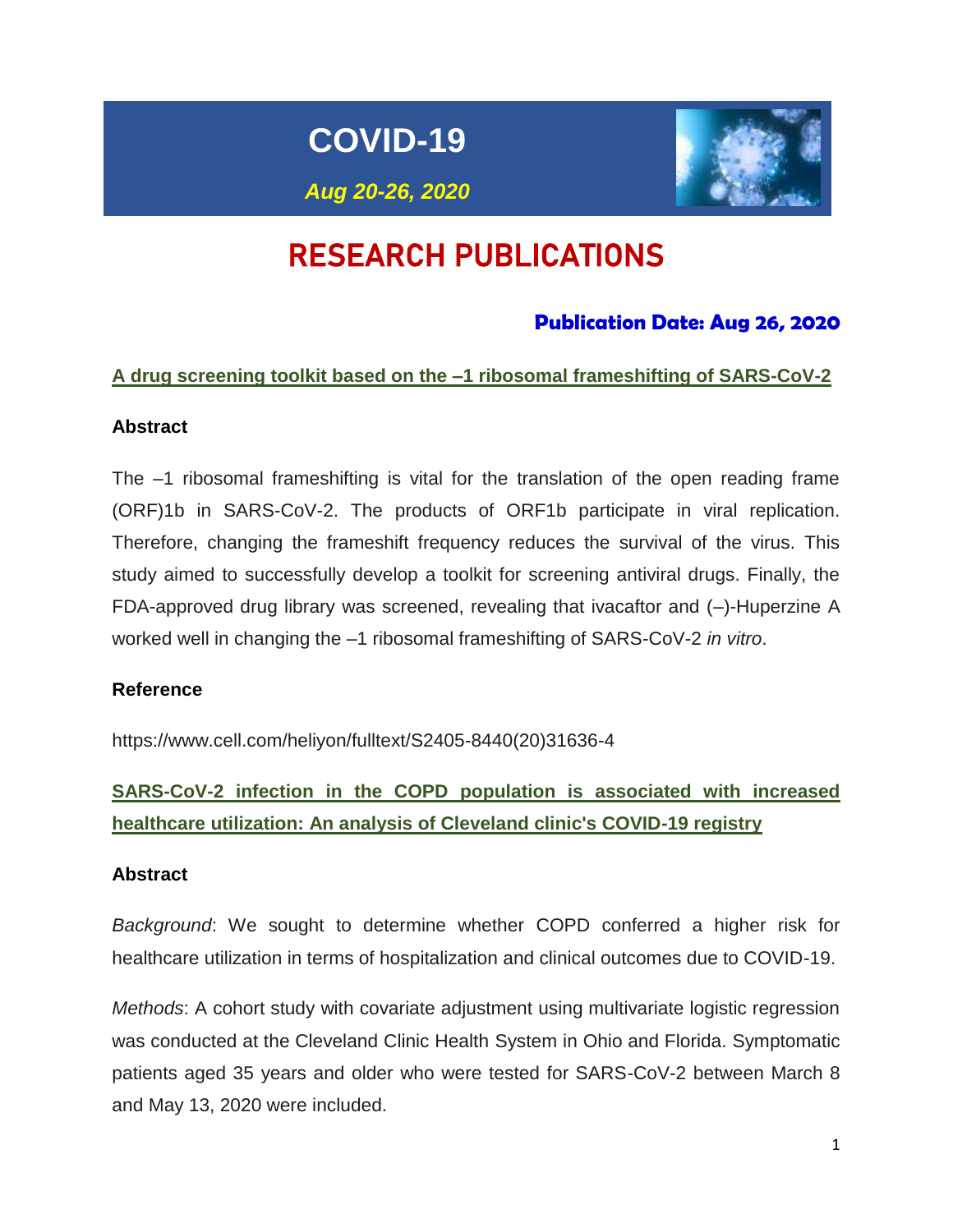*Findings*: 15,586 individuals tested for COVID-19 at the Cleveland Clinic between March 8, 2020 and May 13, 2020 met our inclusion criteria. 12.4% of COPD patients (164/1319) tested positive for COVID-19 compared to 16.6% (2363/14,267) of the non-COPD population. 48.2% (79/164) of COVID-19 positive COPD patients required hospitalization and 45.6% (36/79) required ICU admission. After adjustment for covariates, rates of COVID-19 infection were not significantly different than the non-COPD population (adj OR 0.97; CI: 0.89–1.05), but COPD patients had increased healthcare utilization as demonstrated by risk for hospitalization (adi OR 1.36; CI: 1.15– 1.60), ICU admission (OR 1.20; CI: 1.02–1.40), and need for invasive mechanical ventilation (adj OR 1.49; CI: 1.28–1.73). Unadjusted risk for in-hospital mortality was higher in the COPD population (OR 1.51; CI: 1.14–1.96). After adjusting for covariates however, the risk for in-hospital mortality was not significantly different than the non-COPD population (adj OR 1.08: CI: 0.81–1.42).

*Interpretation*: Our analysis demonstrated that COPD patients with COVID-19 had a higher risk for healthcare utilization, although adjusted in-hospital mortality risk was not different than the non-COPD patients with COVID-19.

### **Reference**

[https://www.thelancet.com/journals/eclinm/article/PIIS2589-5370\(20\)30259-5/fulltext](https://www.thelancet.com/journals/eclinm/article/PIIS2589-5370(20)30259-5/fulltext)

# **Population-scale longitudinal mapping of COVID-19 symptoms, behaviour and testing**

### **Abstract**

Despite the widespread implementation of public health measures, coronavirus disease 2019 (COVID-19) continues to spread in the United States. To facilitate an agile response to the pandemic, we developed How We Feel, a web and mobile application that collects longitudinal self-reported survey responses on health, behaviour and demographics. Here, we report results from over 500,000 users in the United States from 2 April 2020 to 12 May 2020. We show that self-reported surveys can be used to build predictive models to identify likely COVID-19-positive individuals. Evidence was found among our users for asymptomatic or presymptomatic presentation; show a variety of exposure, occupational and demographic risk factors for COVID-19 beyond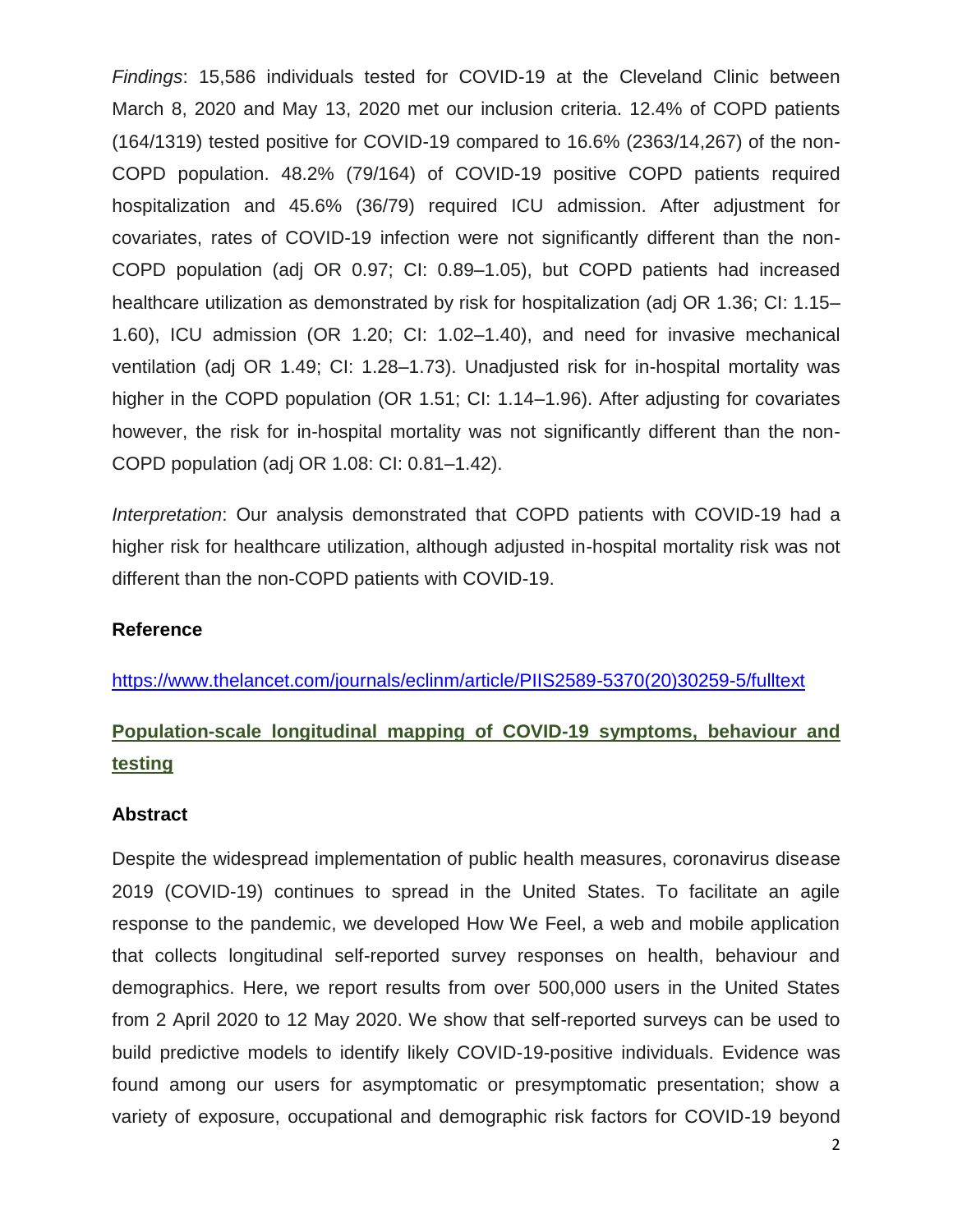symptoms; reveal factors for which users have been SARS-CoV-2 PCR tested; and highlight the temporal dynamics of symptoms and self-isolation behaviour. These results highlight the utility of collecting a diverse set of symptomatic, demographic, exposure and behavioural self-reported data to fight the COVID-19 pandemic.

## **Reference**

<https://www.nature.com/articles/s41562-020-00944-2>

# **Publication Date: Aug 25, 2020**

# **Beneficial non-anticoagulant mechanisms underlying heparin treatment of COVID-19 patients**

### **Abstract**

Coronavirus disease-2019 (COVID-19) is associated with severe inflammation in mainly the lung, and kidney. Reports suggest a beneficial effect of the use of heparin/low molecular weight heparin (LMWH) on mortality in COVID-19. In part, this beneficial effect could be explained by the anticoagulant properties of heparin/LMWH. Here, we summarise potential beneficial, non-anticoagulant mechanisms underlying treatment of COVID-19 patients with heparin/LMWH, which include: (i) Inhibition of heparanase activity, responsible for endothelial leakage; (ii) Neutralisation of chemokines, and cytokines; (iii) Interference with leukocyte trafficking; (iv) Reducing viral cellular entry, and (v) Neutralisation of extracellular cytotoxic histones. Considering the multiple inflammatory and pathogenic mechanisms targeted by heparin/LMWH, it is warranted to conduct clinical studies that evaluate therapeutic doses of heparin/LMWH in COVID-19 patients. In addition, identification of specific heparin-derived sequences that are functional in targeting non-anticoagulant mechanisms may have even higher therapeutic potential for COVID-19 patients, and patients suffering from other inflammatory diseases.

# **Reference**

[https://www.thelancet.com/journals/ebiom/article/PIIS2352-3964\(20\)30345-5/fulltext](https://www.thelancet.com/journals/ebiom/article/PIIS2352-3964(20)30345-5/fulltext)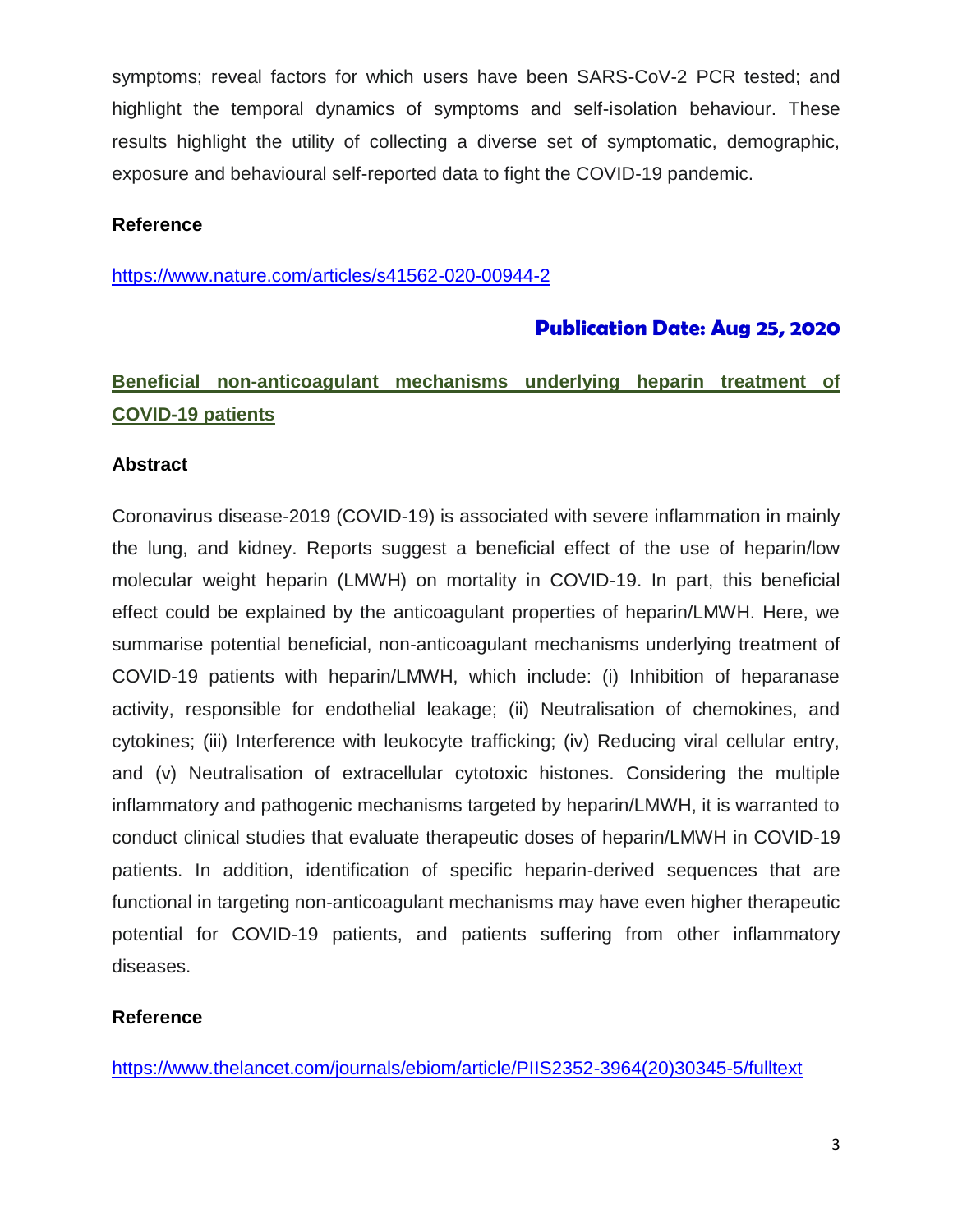# **Clinical features, diagnostics, and outcomes of patients presenting with acute respiratory illness: A retrospective cohort study of patients with and without COVID-19**

## **Abstract**

*Background*: Most data on the clinical presentation, diagnostics, and outcomes of patients with COVID-19 have been presented as case series without comparison to patients with other acute respiratory illnesses.

*Methods*: We examined emergency department patients between February 3 and March 31, 2020 with an acute respiratory illness who were tested for SARS-CoV-2. We determined COVID-19 status by PCR and metagenomic next generation sequencing (mNGS). We compared clinical presentation, diagnostics, treatment, and outcomes.

*Findings*: Among 316 patients, 33 tested positive for SARS-CoV-2; 31 without COVID-19 tested positive for another respiratory virus. Among patients with additional viral testing (27/33), no SARS-CoV-2 co-infections were identified. Compared to those who tested negative, patients with COVID-19 reported longer symptoms duration (median 7d vs. 3d, p < 0.001). Patients with COVID-19 were more often hospitalized (79% vs. 56%,  $p = 0.014$ ). When hospitalized, patients with COVID-19 had longer hospitalizations (median 10.7d vs. 4.7d,  $p < 0.001$ ) and more often developed ARDS (23% vs. 3%,  $p <$ 0.001). Most comorbidities, medications, symptoms, vital signs, laboratories, treatments, and outcomes did not differ by COVID-19 status.

*Interpretation*: While differences were found in clinical features of COVID-19 compared to other acute respiratory illnesses, there was significant overlap in presentation and comorbidities. Patients with COVID-19 were more likely to be admitted to the hospital, have longer hospitalizations and develop ARDS, and were unlikely to have co-existent viral infections.

# **Reference**

https://www.thelancet.com/journals/eclinm/article/PIIS2589-5370(20)30262-5/fulltext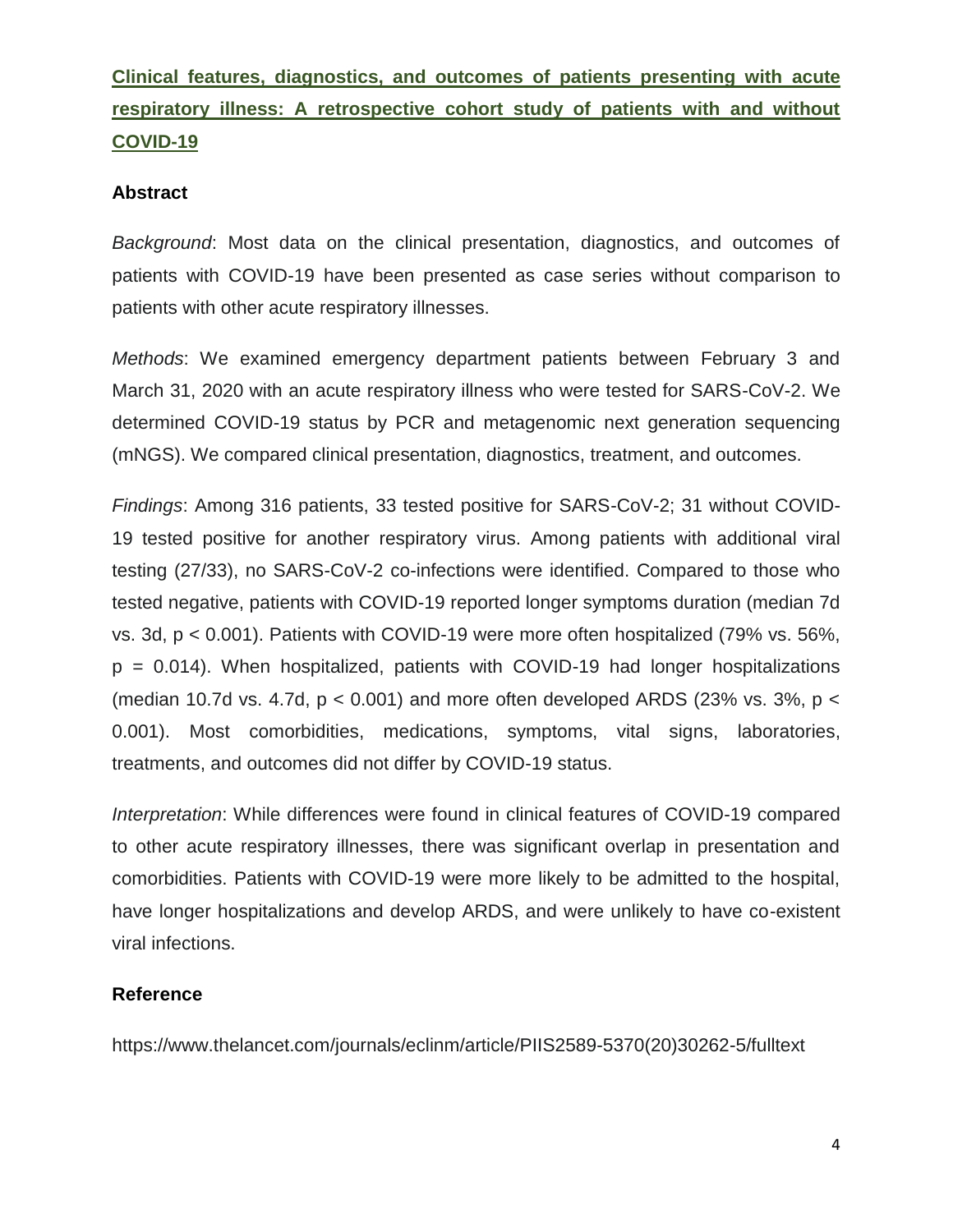# **An inflammatory cytokine signature predicts COVID-19 severity and survival**

## **Abstract**

Several studies have revealed that the hyper-inflammatory response induced by severe acute respiratory syndrome coronavirus 2 (SARS-CoV-2) is a major cause of disease severity and death. However, predictive biomarkers of pathogenic inflammation to help guide targetable immune pathways are critically lacking. We implemented a rapid multiplex cytokine assay to measure serum interleukin (IL)-6, IL-8, tumor necrosis factor (TNF)-α and IL-1β in hospitalized patients with coronavirus disease 2019 (COVID-19) upon admission to the Mount Sinai Health System in New York. Patients (n = 1,484) were followed up to 41 d after admission (median, 8 d), and clinical information, laboratory test results and patient outcomes were collected. We found that high serum IL-6, IL-8 and TNF-α levels at the time of hospitalization were strong and independent predictors of patient survival (P < 0.0001, P = 0.0205 and P = 0.0140, respectively). Notably, when adjusting for disease severity, common laboratory inflammation markers, hypoxia and other vitals, demographics, and a range of comorbidities, IL-6 and TNF-α serum levels remained independent and significant predictors of disease severity and death. These findings were validated in a second cohort of patients (n = 231). We propose that serum IL-6 and TNF-α levels should be considered in the management and treatment of patients with COVID-19 to stratify prospective clinical trials, guide resource allocation and inform therapeutic options.

# **Reference**

<https://www.nature.com/articles/s41591-020-1051-9>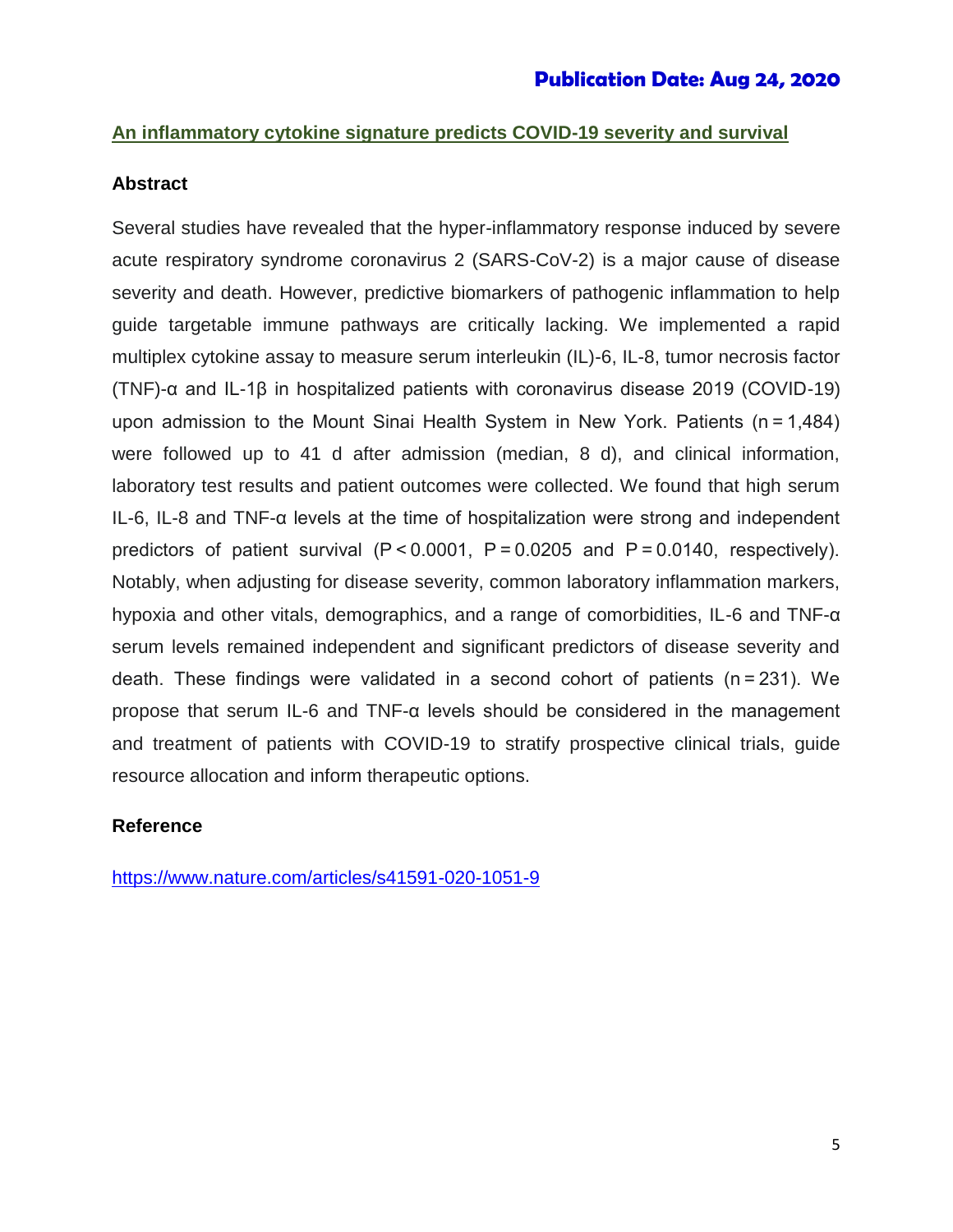# **Clinical, immunological and virological characterization of COVID-19 patients that test re-positive for SARS-CoV-2 by RT-PCR**

# **Abstract**

*Background*: Some COVID-19 cases test positive again for SARS-CoV-2 RNA following negative test results and discharge, raising questions about the meaning of virus detection. Better characterization of re-positive cases is urgently needed.

*Methods*: Clinical data were obtained through Guangdong's COVID-19 surveillance network. Neutralization antibody titre was determined using microneutralization assays. Potential infectivity of clinical samples was evaluated by cell inoculation. SARS-CoV-2 RNA was detected using three different RT-PCR kits and multiplex PCR with nanopore sequencing.

*Findings*: Among 619 discharged COVID-19 cases, 87 re-tested as SARS-CoV-2 positive in circumstances of social isolation. All re-positive cases had mild or moderate symptoms at initial diagnosis and were younger on average (median, 28). Re-positive cases (n = 59) exhibited similar neutralization antibodies (NAbs) titre distributions to other COVID-19 cases ( $n = 218$ ) tested here. No infectious strain could be obtained by culture and no full-length viral genomes could be sequenced from re-positive cases.

*Interpretation*: Re-positive SARS-CoV-2 cases do not appear to be caused by active reinfection and were identified in ~14% of discharged cases. A robust NAb response and potential virus genome degradation were detected in almost all re-positive cases, suggesting a substantially lower transmission risk, especially through respiratory routes.

# **Reference**

https://www.thelancet.com/journals/ebiom/article/PIIS2352-3964(20)30336-4/fulltext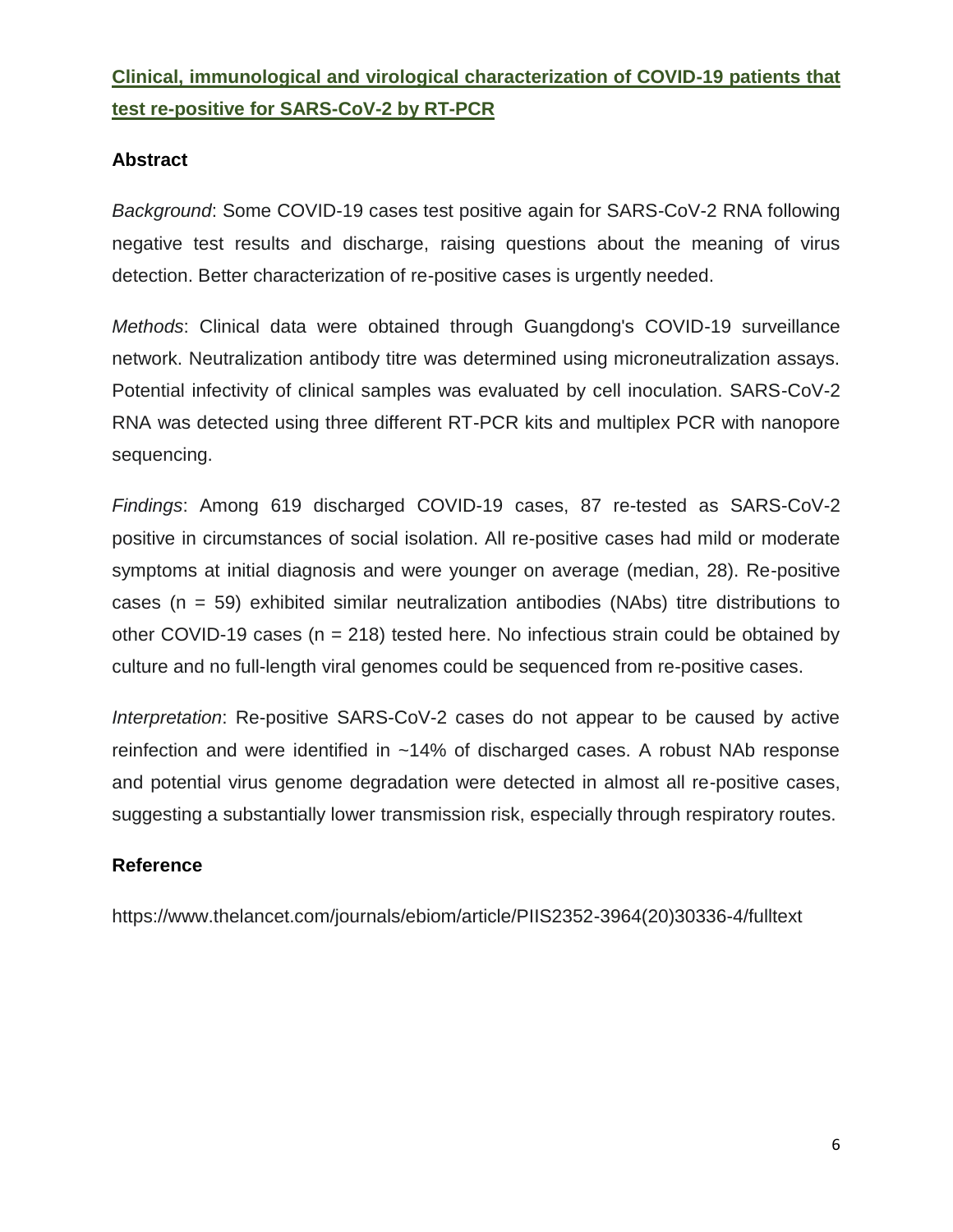**Association between renin–angiotensin–aldosterone system inhibitor treatment, neutrophil–lymphocyte ratio, D-Dimer and clinical severity of COVID-19 in hospitalized patients: A multicenter, observational study**

## **Abstract**

The aim of this study was to investigate the possible relationship between worse clinical outcomes and the use of angiotensin-converting enzyme inhibitors (ACEIs) or angiotensin receptor blockers (ARBs) in hospitalized COVID-19 patients. A total of 247 adult patients (154 males, 93 females; mean age: 51.3 ± 14.2 years) hospitalized for COVID-19 as confirmed by polymerase chain reaction (PCR) were retrospectively reviewed. Demographic and clinical characteristics and laboratory parameters were analyzed using various statistical modeling. Primary outcomes were defined as the need for intensive care unit (ICU), mechanical ventilation, or occurrence of death. Of the patients, 48 were treated in the ICU with a high flow oxygen/noninvasive mechanical ventilation (NIMV,  $n = 12$ ) or mechanical ventilation ( $n = 36$ ). Median length of ICU stay was 13 (range, 7–18) days. Mortality was seen in four of the ICU patients. Other patients were followed in the COVID-19 services for a median of 7 days. There was no significant correlation between the primary outcomes and use of ACEIs/ARBs (frequentist  $OR = 0.82$ , 95% confidence interval (CI) 0.29–2.34,  $p = 0.715$  and Bayesian posterior median OR = 0.80, 95% CI 0.31–2.02) and presence of hypertension (frequentist  $OR = 1.23$ , 95% CI 0.52–2.92,  $p = 0.631$  and Bayesian posterior median OR = 1.25, 95% CI 0.58–2.60). Neutrophil-to-lymphocyte ratio (NLR) and D-dimer levels were strongly associated with primary outcomes. In conclusion, the presence of hypertension and use of ACEIs/ARBs were not significantly associated with poor primary clinical outcomes; however, NLR and D-dimer levels were strong predictors of clinical worsening.

### **Reference**

https://www.nature.com/articles/s41371-020-00405-3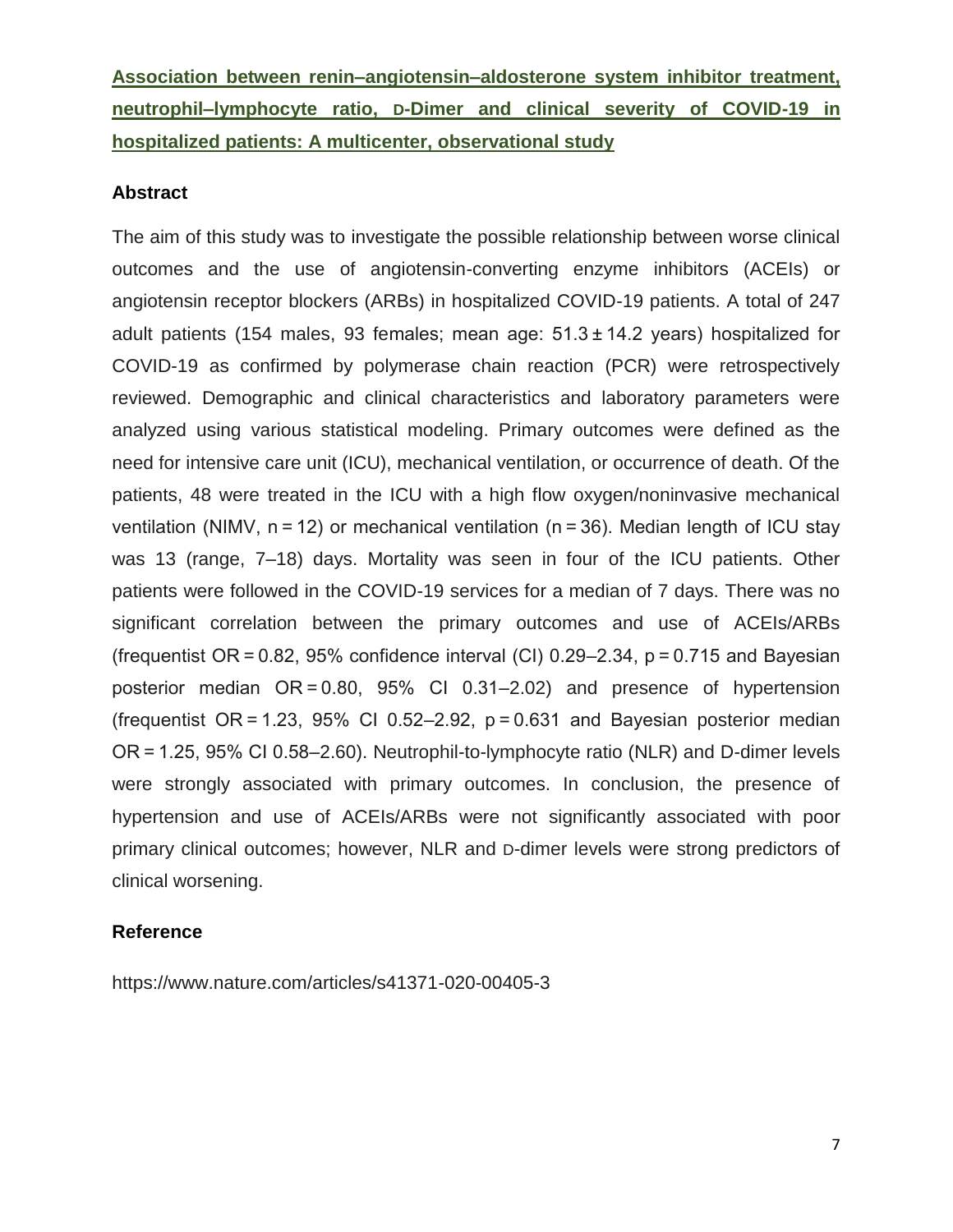# **Process Analytical Technologies and data analytics for the manufacture of monoclonal antibodies**

## **Abstract**

Monoclonal Antibodies (mAbs) have evolved from being scientific tools derived from murine hybridomas in 1975 to biotherapeutic molecules based on humanized antibodies (see Glossary). The first mAb for therapeutic use in humans was approved in 1986 and the first bispecific mAb (bsAb; catumaxomab) was approved in 2009. Humanized antibodies include IgG1s, 2s, and 4s grafted onto the Fc and Fv regions, which comprise human sequences. Currently, there are ~570 antibody therapeutics at various clinical phases, with 62 in late-stage trials. Global mAb sales have grown from US \$18.5 billion in 2010 to US \$98 billion in 2017 with 57 mAbs and 11 biosimilars in clinical use as of the end of 2017'. Of these, 93% are produced in USA and Europe and half are based on fully human genetic sequences. Over time, several classes of mAb have evolved. Early products (Erbitux, Remicade, and rituximab) were obtained by grafting antigen-specific variable domains of mouse antibodies onto constant domains of a human antibody. Humanized mAbs (*e.g.,* Avastin, Mylotarg, and Herceptin), based on a murine hypervariable region grafted onto a human antibody framework, resulted in decreased immunogenic properties and reduced formation of antidrug antibodies. Ultimately, human mAbs emerged from research that utilized phage display technology and transgenic mouse strains that express human variable domains (*i.e*., Humira, Simponi, and Yervoy).

Approximately 20 bsAbs for non-oncology indications have entered various stages of testing since 2000. Candidates have the potential to attack Pseudomonas aeruginosa, treat type 2 diabetes mellitus, or provide postexposure protection against Ebola viruses. Approximately 500 fully human antibodies have been identified in the blood of a survivor of coronavirus disease 2019 (COVID-19), and are being assessed for effectiveness against COVID-19 with the goal of rapidly developing a therapeutic antibodyi. Both Biogen and GlaxoSmithKline have separately partnered with Vir to produce mAbs found capable of binding to severe acute respiratory syndrome coronavirus 2 (SARS-CoV-2). Administration of biologics at concentrations of 150 mg/ml or higher in formulated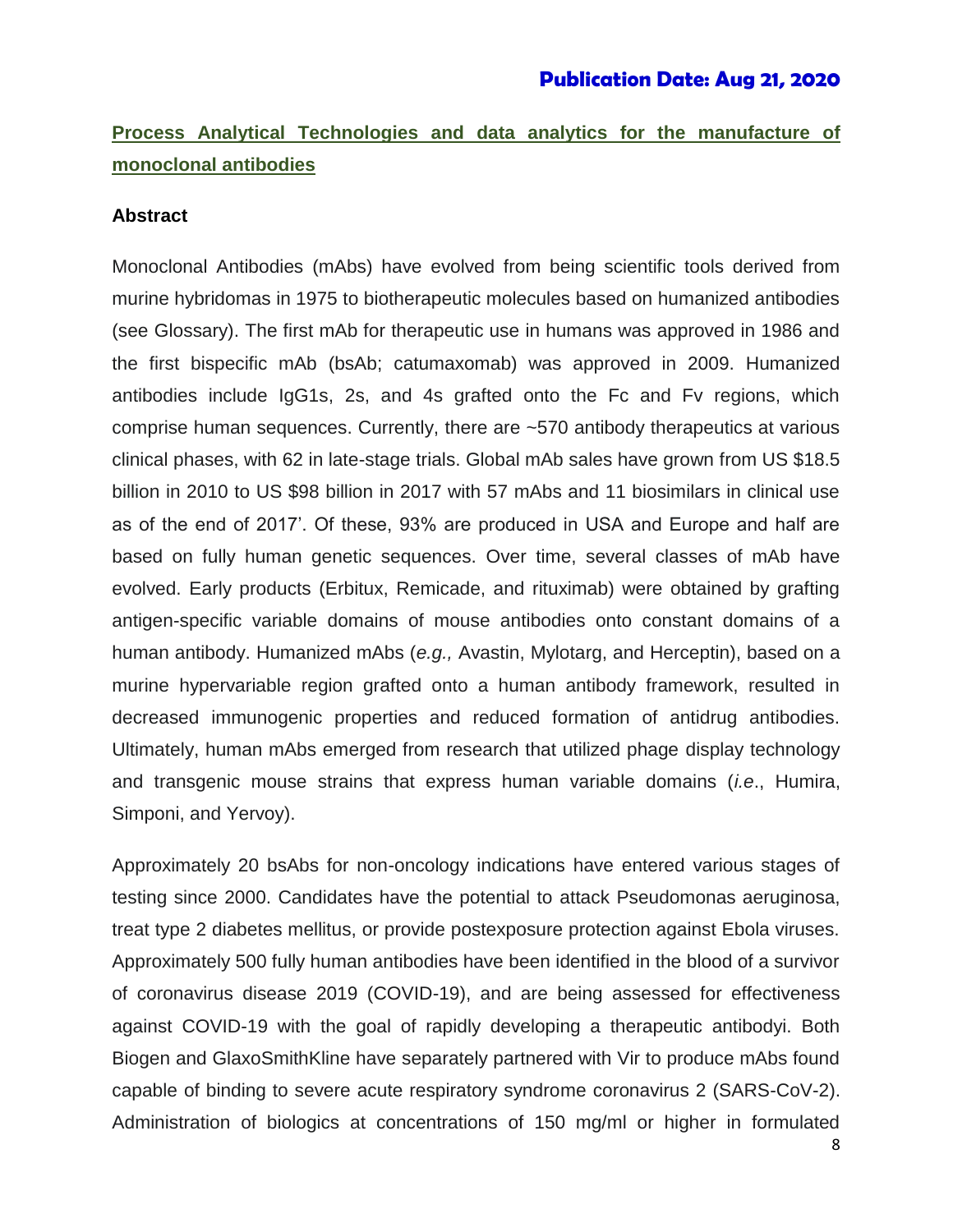matrices suitable for injection opens the possibility of subcutaneous home selfadministration as the number of biotherapeutic mAbs increases. Dosages range from 50 to 1000 mg per patient per treatment. The patient's need for the therapeutic may last from months to years, and some mAbs or biosimilars will apply to a large population of patients. These combined requirements will necessitate total global production of metric ton quantities annually. PAT will be an important component of achieving enhanced productivity.

PAT is a framework for ensuring the quality of a pharmaceutical product by monitoring process streams and unit operations, thereby providing a real-time understanding of the manufacturing process. Determining the sources of variability in a process, how the variability is managed by the process, and whether the product quality may be predicted from process parameters is central to PAT. This knowledge is used to decide which material and process attributes need to be measured and controlled during manufacturing. Implementation of PAT tools (*e.g*., multivariate analytics, process analyzers, process controllers, and continuous improvement tools) for these critical attributes helps to ensure product quality. The FDA introduced the PAT framework in their Guidance to the Industry document in 2004. Since its introduction, the PAT framework has been implemented for the development of small-molecule active pharmaceutical ingredients (APIs) to improve the understanding of process chemistry, as highlighted by the International Consortium for Innovation and Quality in Pharmaceutical Development (IQ Consortium). Implementation of PAT for the development and manufacture of mAbs is now gaining momentum with pilot-scale demonstrations of multiattribute monitoring and potential for process control. The need for reliable scalable manufacturing of mAbs (and other biologics) continues to increase (*e.g*., antibody-based therapies for the COVID-19 pandemic). In this review, we highlight the current status of mAb manufacturing, associated challenges, and how PAT and data analytics can help overcome these challenges to develop a new therapeutic product.

### **Reference**

Maruthamuthu, Murali K., Scott R. Rudge, Arezoo M. Ardekani, Michael R. Ladisch, and Mohit S. Verma. "Process Analytical Technologies and Data Analytics for the Manufacture of Monoclonal Antibodies." *Trends in Biotechnology* (2020) (I.F.: 14.343).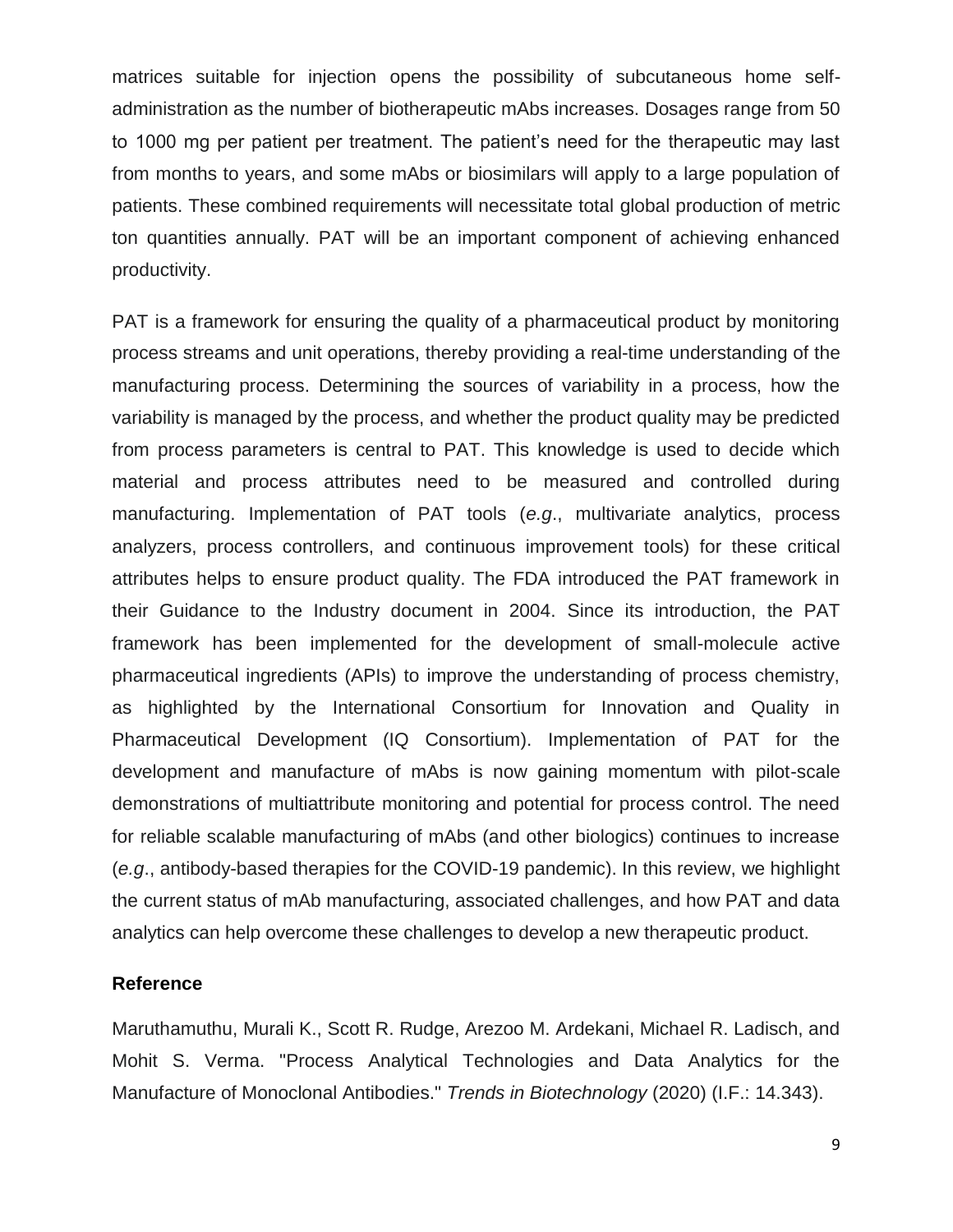# **Renin–angiotensin system inhibitors and the severity of coronavirus disease 2019 in Kanagawa, Japan: A retrospective cohort study**

### **Abstract**

Since the beginning of the coronavirus disease 2019 (COVID-19) outbreak initiated on the Diamond Princess Cruise Ship at Yokohama harbor in February 2020, we have been doing our best to treat COVID-19 patients. In animal experiments, angiotensin converting enzyme inhibitors (ACEIs) and angiotensin II type-1 receptor blockers (ARBs) are reported to suppress the downregulation of angiotensin converting enzyme 2 (ACE2), and they may inhibit the worsening of pathological conditions. We aimed to examine whether preceding use of ACEIs and ARBs affected the clinical manifestations and prognosis of COVID-19 patients. One hundred fifty-one consecutive patients (mean age 60 ± 19 years) with polymerase-chain-reaction proven severe acute respiratory syndrome coronavirus 2 (SARS-CoV-2) infection who were admitted to six hospitals in Kanagawa Prefecture, Japan, were analyzed in this multicenter retrospective observational study. Among all COVID-19 patients, in the multiple regression analysis, older age (age ≥ 65 years) was significantly associated with the primary composite outcome (odds ratio (OR) 6.63, 95% confidence interval (CI) 2.28–22.78, P < 0.001), which consisted of (i) in-hospital death, (ii) extracorporeal membrane oxygenation, (iii) mechanical ventilation, including invasive and noninvasive methods, and (iv) admission to the intensive care unit. In COVID-19 patients with hypertension, preceding ACEI/ARB use was significantly associated with a lower occurrence of new-onset or worsening mental confusion (OR 0.06, 95% CI 0.002–0.69,  $P = 0.02$ ), which was defined by the confusion criterion, which included mild disorientation or hallucination with an estimation of medical history of mental status, after adjustment for age, sex, and diabetes. In conclusion, older age was a significant contributor to a worse prognosis in COVID-19 patients, and ACEIs/ARBs could be beneficial for the prevention of confusion in COVID-19 patients with hypertension.

### **Reference**

Matsuzawa, Yasushi, Hisao Ogawa, Kazuo Kimura, Masaaki Konishi, Jin Kirigaya, Kazuki Fukui, Kengo Tsukahara et al. "Renin–angiotensin system inhibitors and the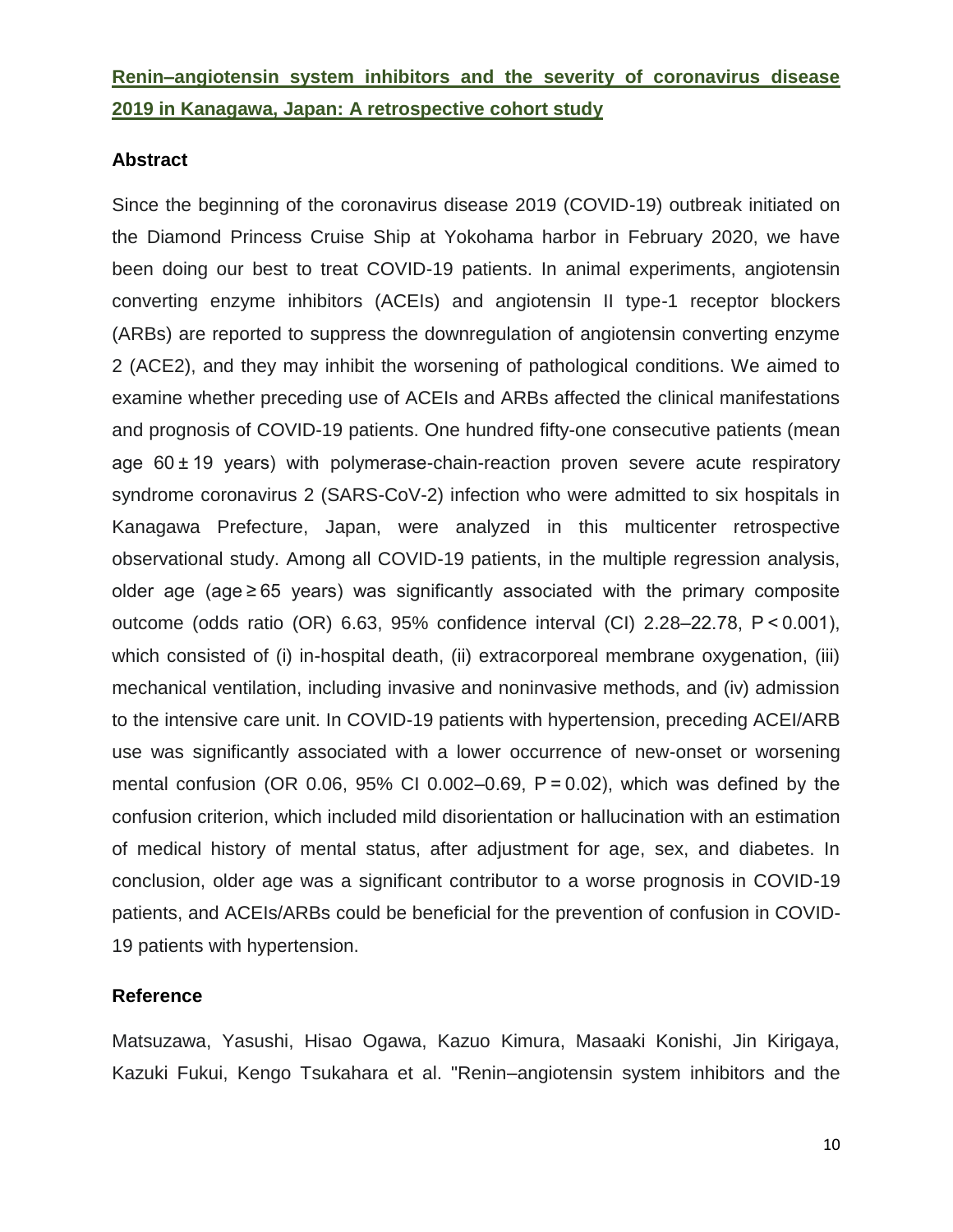severity of coronavirus disease 2019 in Kanagawa, Japan: a retrospective cohort study." *Hypertension Research* (2020): 1-10.

# **Publication Date: Aug 20, 2020**

# **Metformin use is associated with increased incidence of acidosis but not mortality in individuals with COVID-19 and pre-existing Type 2 Diabetes**

# **Abstract**

The safety and efficacy of anti-diabetic drugs are critical for maximizing the benefical impacts of well-controlled blood glucose on the prognosis of individuals with COVID-19 and pre-existing type 2 diabetes (T2D). Metformin is the most commonly prescribed first-line medication for T2D, but its impact on the outcomes of individuals with COVID-19 and T2D remains to be clarified. Our current retrospective study in a cohort of 1,213 hospitalized individuals with COVID-19 and pre-existing T2D indicated that metformin use was significantly associated with a higher incidence of acidosis, particularly in cases with severe COVID-19, but not with 28-day COVID-19-related mortality. Furthermore, metformin use was significantly associated with reduced heart failure and inflammation. Our findings provide clinical evidence in support of continuing metformin treatment in individuals with COVID-19 and pre-existing T2D, but acidosis and kidney function should be carefully monitored in individuals with severe COVID-19.

# **Reference**

Cheng, Xu, Ye-Mao Liu, Haomiao Li, Xin Zhang, Fang Lei, Juan-Juan Qin, Ze Chen *et al.* "Metformin Use Is Associated with Increased Incidence of Acidosis but not Mortality in Individuals with COVID-19 and Pre-existing Type 2 Diabetes." *Cell Metabolism (*2020) (I.F.: 21.567).

# **Resilience, COVID-19-related stress, anxiety and depression during the pandemic in a large population enriched for healthcare providers**

# **Abstract**

COVID-19 pandemic is a global calamity posing an unprecedented opportunity to study resilience. We developed a brief resilience survey probing self-reliance, emotion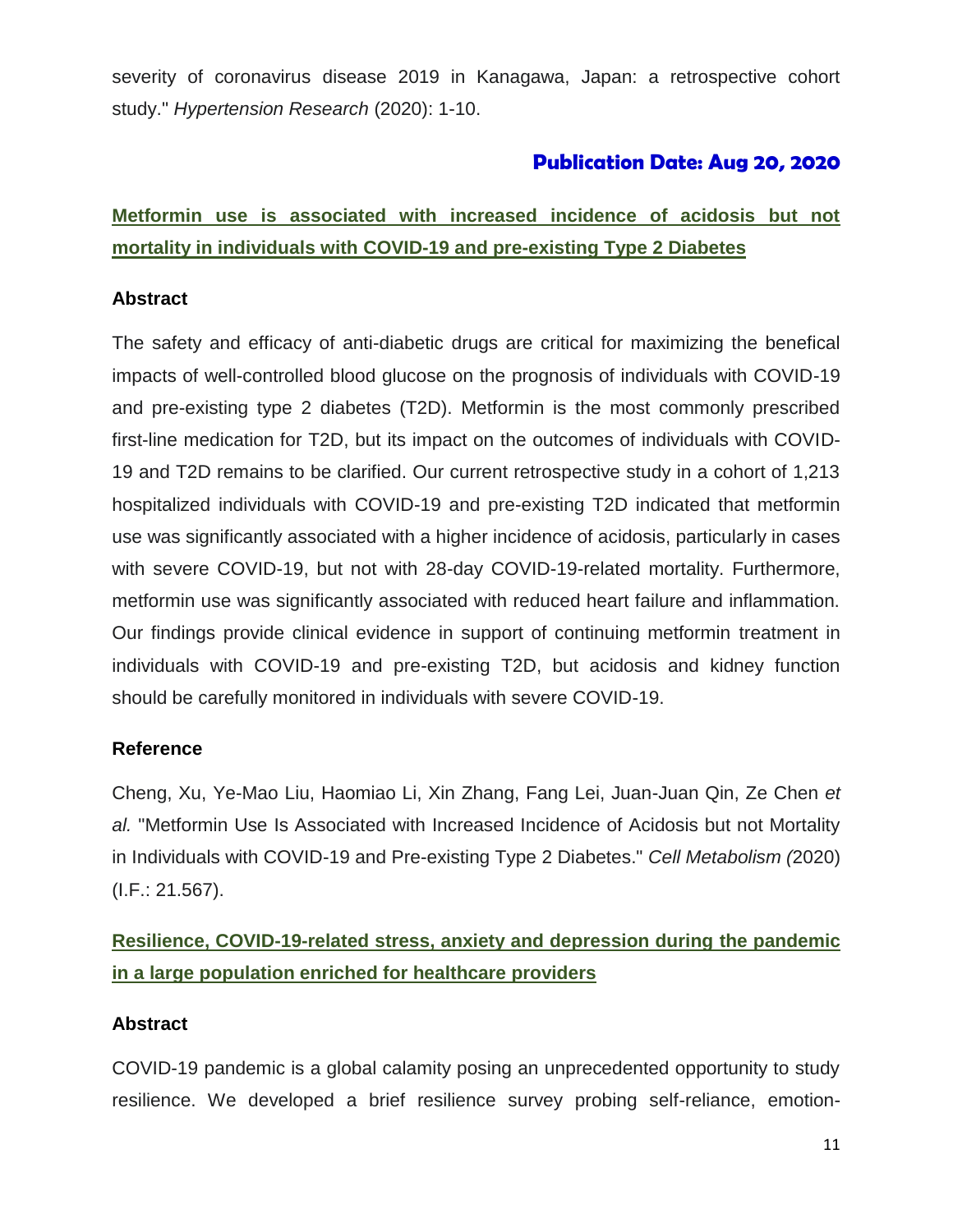regulation, interpersonal-relationship patterns and neighborhood-environment, and applied it online during the acute COVID-19 outbreak (April 6–15, 2020), on a crowdsourcing research website (www.covid19resilience.org) advertised through social media. We evaluated level of stress (worries) regarding COVID-19: (1) contracting, (2) dying from, (3) currently having, (4) family member contracting, (5) unknowingly infecting others with (6) experiencing significant financial burden following. Anxiety (GAD7) and depression (PHQ2) were measured. Totally, 3042 participants (n = 1964 females, age range 18–79, mean age = 39) completed the resilience and COVID-19 related stress survey and 1350 of them (mean age = 41, SD = 13; n = 997 females) completed GAD7 and PHQ2. Participants significantly endorsed more distress about family contracting COVID-19 (48.5%) and unknowingly infecting others (36%), than getting COVID-19 themselves (19.9%), p < 0.0005 covarying for demographics and proxy COVID-19 exposures like getting tested and knowing infected individuals. Patterns of COVID-19 related worries, rates of anxiety (GAD7 > 10, 22.2%) and depression (PHQ2 > 2, 16.1%) did not differ between healthcare providers and nonhealthcare providers. Higher resilience scores were associated with lower COVID-19 related worries (main effect F1,3054 = 134.9; p < 0.00001, covarying for confounders). Increase in 1 SD on resilience score was associated with reduced rate of anxiety (65%) and depression (69%), across healthcare and non-healthcare professionals. Findings provide empirical evidence on mental health associated with COVID-19 outbreak in a large convenience sample, setting a stage for longitudinal studies evaluating mental health trajectories following COVID-19 pandemic.

### **Reference**

Barzilay, Ran, Tyler M. Moore, David M. Greenberg, Grace E. DiDomenico, Lily A. Brown, Lauren K. White, Ruben C. Gur, and Raquel E. Gur. "Resilience, COVID-19 related stress, anxiety and depression during the pandemic in a large population enriched for healthcare providers." *Translational Psychiatry* 10, no. 1 (2020): 1-8 (I.F.: 5.28).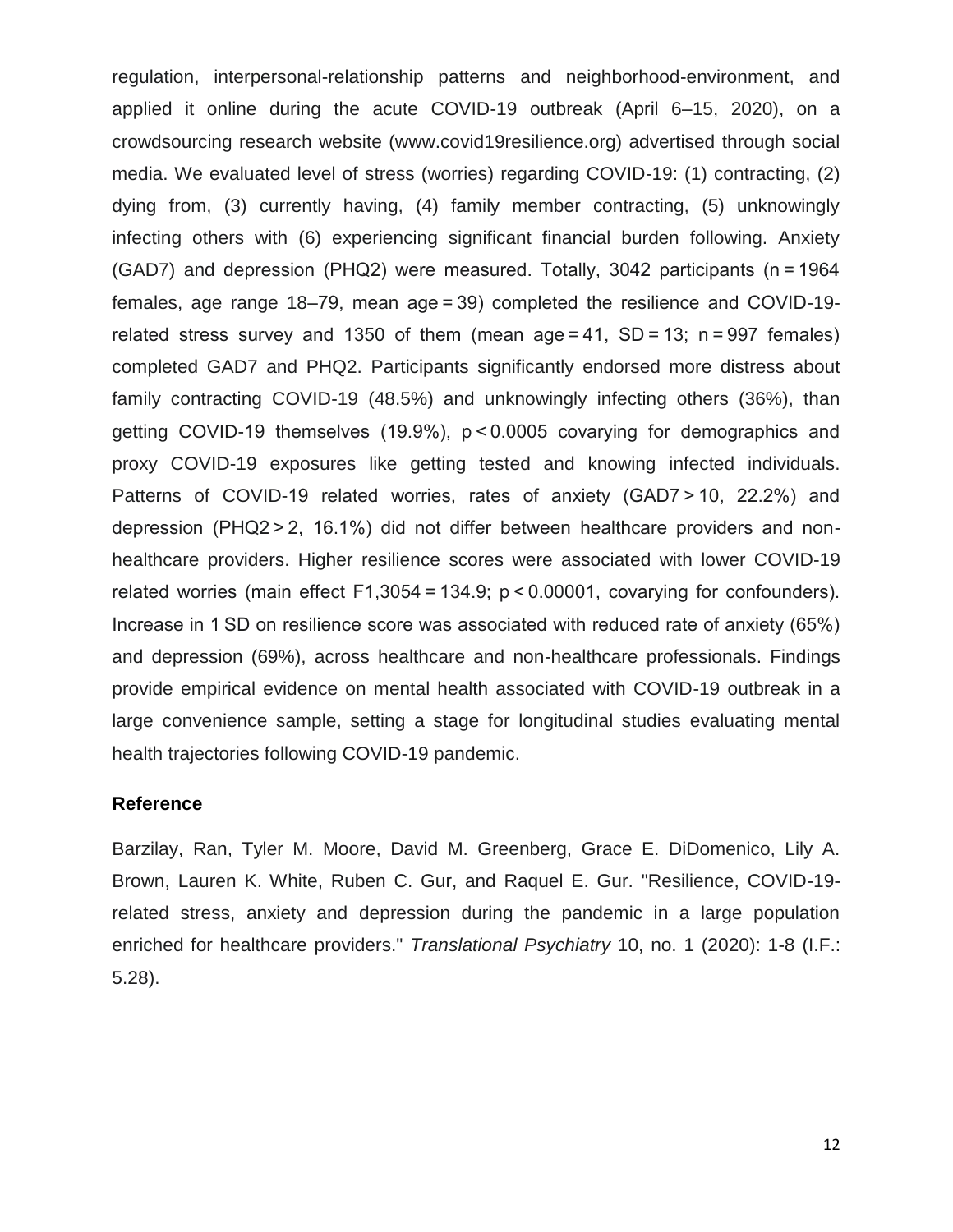**Integrative analyses of SARS-CoV-2 genomes from different geographical locations reveal unique features potentially consequential to host-virus interaction, pathogenesis and clues for novel therapies**

### **Abstract**

An integrative analysis of SARS-CoV-2 genome sequences has been performefrom different countries. Apart from mutational analysis, host antiviral miRNAs targeting virus genes, PTMs in the virus proteins and antiviral peptides have been predicted. A comparison of the analyses with other coronavirus genomes has been performed, wherever possible. The analysis confirms unique features in the SARS-CoV-2 genomes absent in other evolutionarily related coronavirus family genomes, which presumably confer unique infection, transmission and virulence capabilities to the virus. For understanding the crucial factors involved in host-virus interactions, Bioinformatics aided analysis integrated with experimental data related to other corona viruses have been performed. 42 Conserved miRNAs have been identified that can potentially target SARS-CoV-2 genomes. Interestingly, out of these, 3 are previously reported to exhibit antiviral activity against other respiratory viruses. Gene expression analysis of known host antiviral factors reveals significant over-expression of IFITM3 and down regulation of cathepsins during SARS-CoV-2 infection, suggesting its active role in pathogenesis and delayed immune response. Antiviral peptides have been also predicted which can be used in designing peptide-based drugs against SARS-CoV-2. The analysis explores the functional impact of the virus mutations on its proteins and interaction of its genes with host antiviral mechanisms.

# **Reference**

Sardar, Rahila, Deepshikha Satish, Shweta Birla, and Dinesh Gupta. "Integrative analyses of SARS-CoV-2 genomes from different geographical locations reveal unique features potentially consequential to host-virus interaction, pathogenesis and clues for novel therapies." *Heliyon* (2020): e04658 (I.F.: 1.650).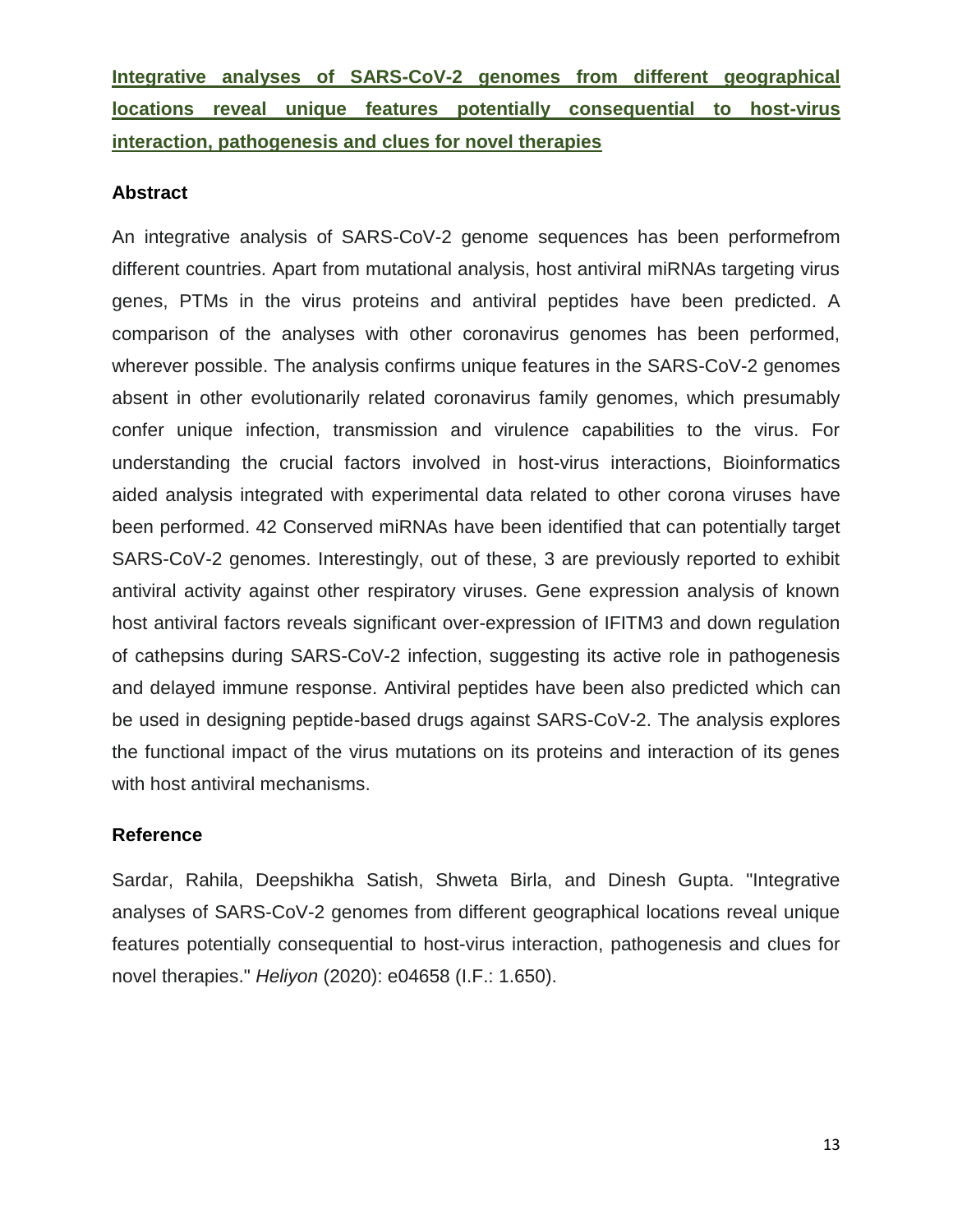**Leptin levels in SARS-CoV-2 infection related respiratory failure: A crosssectional study and a pathophysiological framework on the role of fat tissue**

# **Abstract**

Obesity is a risk factor for SARS-CoV-2 infected patients to develop respiratory failure. Leptin produced in visceral fat might play a role in the deterioration to mechanical ventilation. A cross sectional study was performed. The mean BMI was 31 kg/m<sup>2</sup> (range 24.8–48.4) for the 31 SARS-CoV-2 ventilated patients and 26 kg/m<sup>2</sup> (range 22.4–33.5) for 8 critically ill non-infected control patients. SARS-CoV-2 infected patients with a similar BMI as control patients appear to have significantly higher levels of serum leptin. The mean leptin level was 21.2 (6.0–85.2) vs 5.6 (2.4–8.2) ug/L for SARS-CoV-2 and controls respectively ( $p = 0.0007$ ). With these findings we describe a clinical and biological framework that may explain these clinical observations. The ACE2 utilization by the virus leads to local pulmonary inflammation due to ACE2-ATII disbalance. This might be enhanced by an increase in leptin production induced by SARS-CoV-2 infection of visceral fat. Leptin receptors in the lungs are now more activated to enhance local pulmonary inflammation. This adds to the pre-existent chronic inflammation in obese patients. Visceral fat, lung tissue and leptin production play an interconnecting role. This insight can lead the way to further research and treatment.

# **Reference**

van der Voort, Peter HJ, Jill Moser, Durk F. Zandstra, Anneke C. Muller Kobold, Marjolein Knoester, Cornelis F. Calkhoven, Inge Hamming, and Matijs van Meurs. "Leptin levels in SARS-CoV-2 infection related respiratory failure: a cross-sectional study and a pathophysiological framework on the role of fat tissue." *Heliyon* (2020): e04696 (I.F.: 1.650).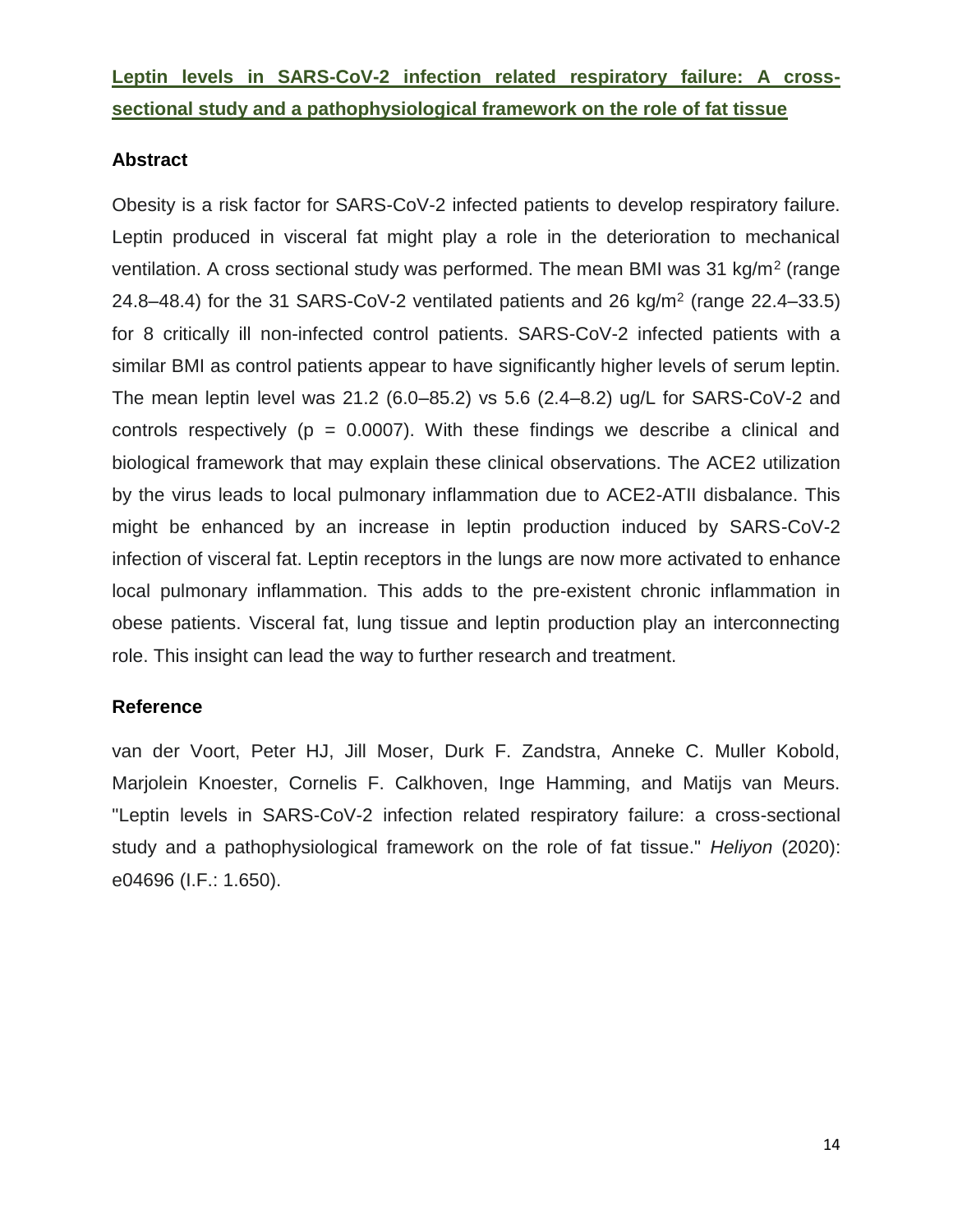# PERSPECTIVE

# **Publication Date: Aug 25, 2020**

# **Lung innervation in the eye of a cytokine storm: Neuroimmune interactions and COVID-19**

# **Abstract**

COVID-19 is an infectious disease caused by the coronavirus SARS-CoV-2, which was first reported in Wuhan, China, in December 2019 and has caused a global pandemic. Acute respiratory distress syndrome (ARDS) is a common feature of severe forms of COVID-19 and can lead to respiratory failure, especially in older individuals. The increasing recognition of the neurotropic potential of SARS-CoV-2 has sparked interest in the role of the nervous system in respiratory failure in people with COVID-19. However, the neuroimmune interactions in the lung in the context of ARDS are poorly understood. In this Perspectives article, we propose the concept of the neuroimmune unit as a critical determinant of lung function in the context of COVID-19, inflammatory conditions and ageing, focusing particularly on the involvement of the vagus nerve. We discuss approaches such as neurostimulation and pharmacological neuromodulation to reduce tissue inflammation with the aim of preventing respiratory failure. For more details, read the link given below.

# **Reference**

<https://www.nature.com/articles/s41582-020-0402-y>

# **Publication Date: Aug 24, 2020**

# **Lifting the mask on neurological manifestations of COVID-19**

### **Abstract**

As the severe acute respiratory syndrome coronavirus 2 (SARS-CoV-2) epidemic spreads, it is becoming increasingly evident that coronavirus disease 2019 (COVID-19) is not limited to the respiratory system, and that other organs can be affected. In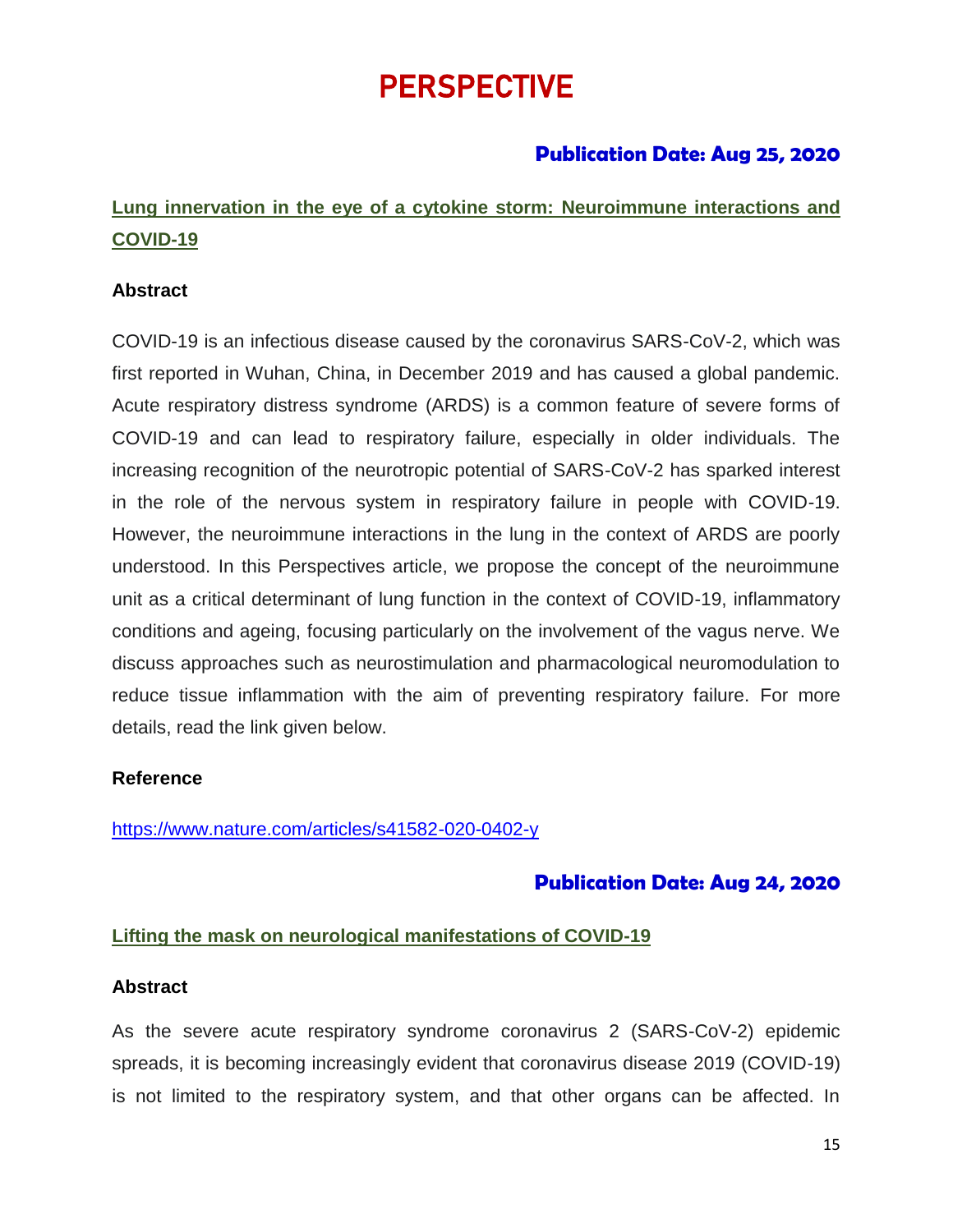particular, virus-related neurological manifestations are being reported more and more frequently in the scientific literature. In this article, we review the literature on the association between COVID-19 and neurological manifestations, present evidence from preclinical research suggesting that SARS-CoV-2 could be responsible for many of these manifestations, and summarize the biological pathways that could underlie each neurological symptom. Understanding the mechanisms that lead to neurological manifestations in patients with COVID-19 and how these manifestations correlate with clinical outcomes will be instrumental in guiding the optimal use of targeted therapeutic strategies.

### **Reference**

<https://www.nature.com/articles/s41582-020-0398-3>

# **Publication Date: Aug 20, 2020**

# **COVID-19 and possible links with Parkinson's disease and parkinsonism: From bench to bedside**

#### **Abstract**

This Viewpoint discusses insights from basic science and clinical perspectives on coronavirus disease 2019 (COVID-19)/severe acute respiratory syndrome-coronavirus-2 (SARS-CoV-2) infection in the brain, with a particular focus on Parkinson's disease. Major points include that neuropathology studies have not answered the central issue of whether the virus enters central nervous system neurons, astrocytes or microglia, and the brain vascular cell types that express virus have not yet been identified. Currently, there is no clear evidence for human neuronal or astrocyte expression of angiotensinconverting enzyme 2 (ACE2), the major receptor for viral entry, but ACE2 expression may be activated by inflammation, and a comparison of healthy and infected brains is important. In contrast to the 1918 influenza pandemic and avian flu, reports of encephalopathy in COVID-19 have been slow to emerge, and there are so far no documented reports of parkinsonism apart from a single case report. We recommend consensus guidelines for the clinical treatment of Parkinson's patients with COVID-19. While a role for the virus in causing or exacerbating Parkinson's disease appears unlikely at this time, aggravation of specific motor and non-motor symptoms has been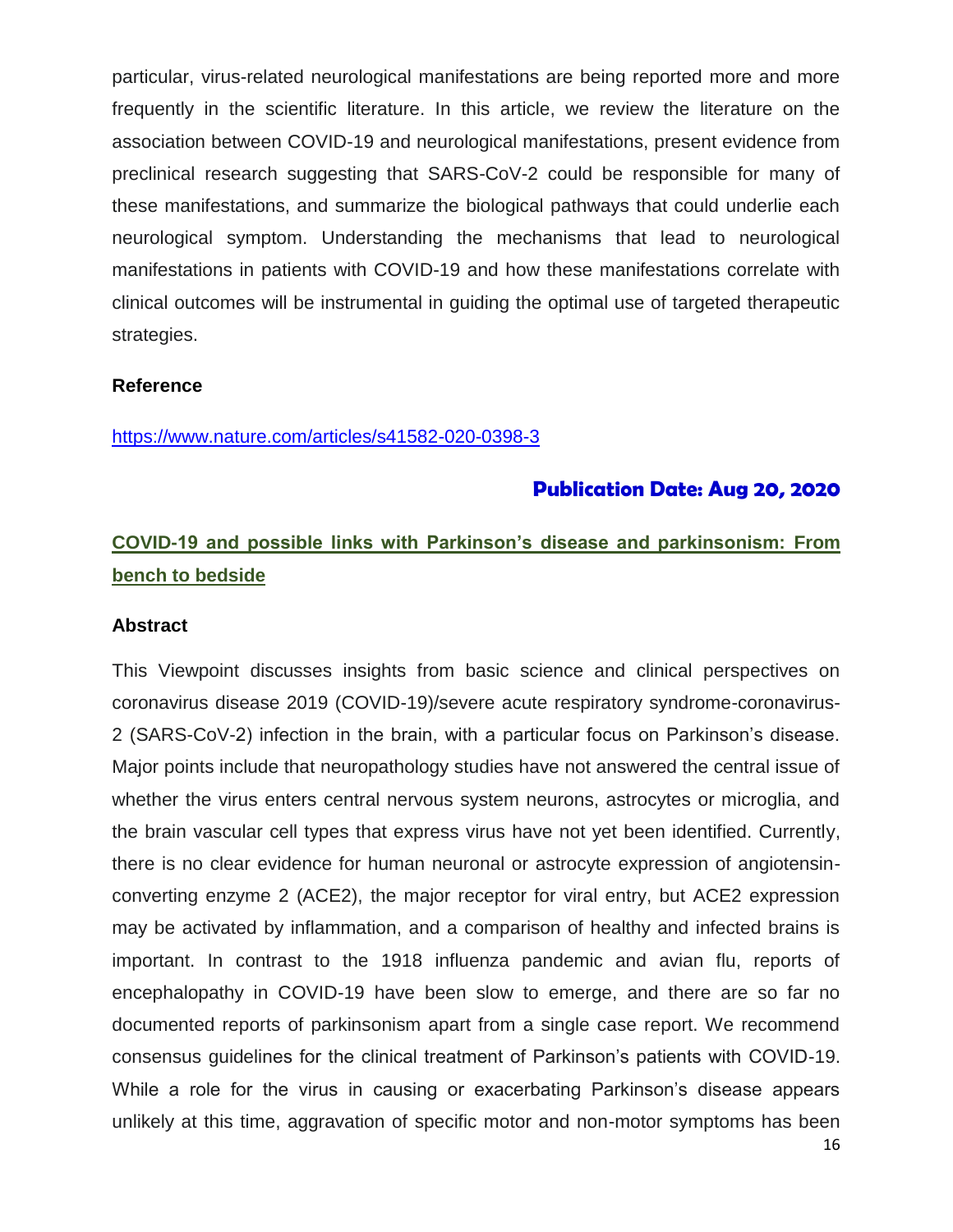reported, and it will be important to monitor subjects after recovery, particularly for those with persisting hyposmia.

# **Reference**

Sulzer, David, Angelo Antonini, Valentina Leta, Anna Nordvig, Richard J. Smeyne, James E. Goldman, Osama Al-Dalahmah et al. "COVID-19 and possible links with Parkinson's disease and parkinsonism: from bench to bedside." *npj Parkinson's Disease* 6, no. 1 (2020): 1-10 (I.F.: 5.178).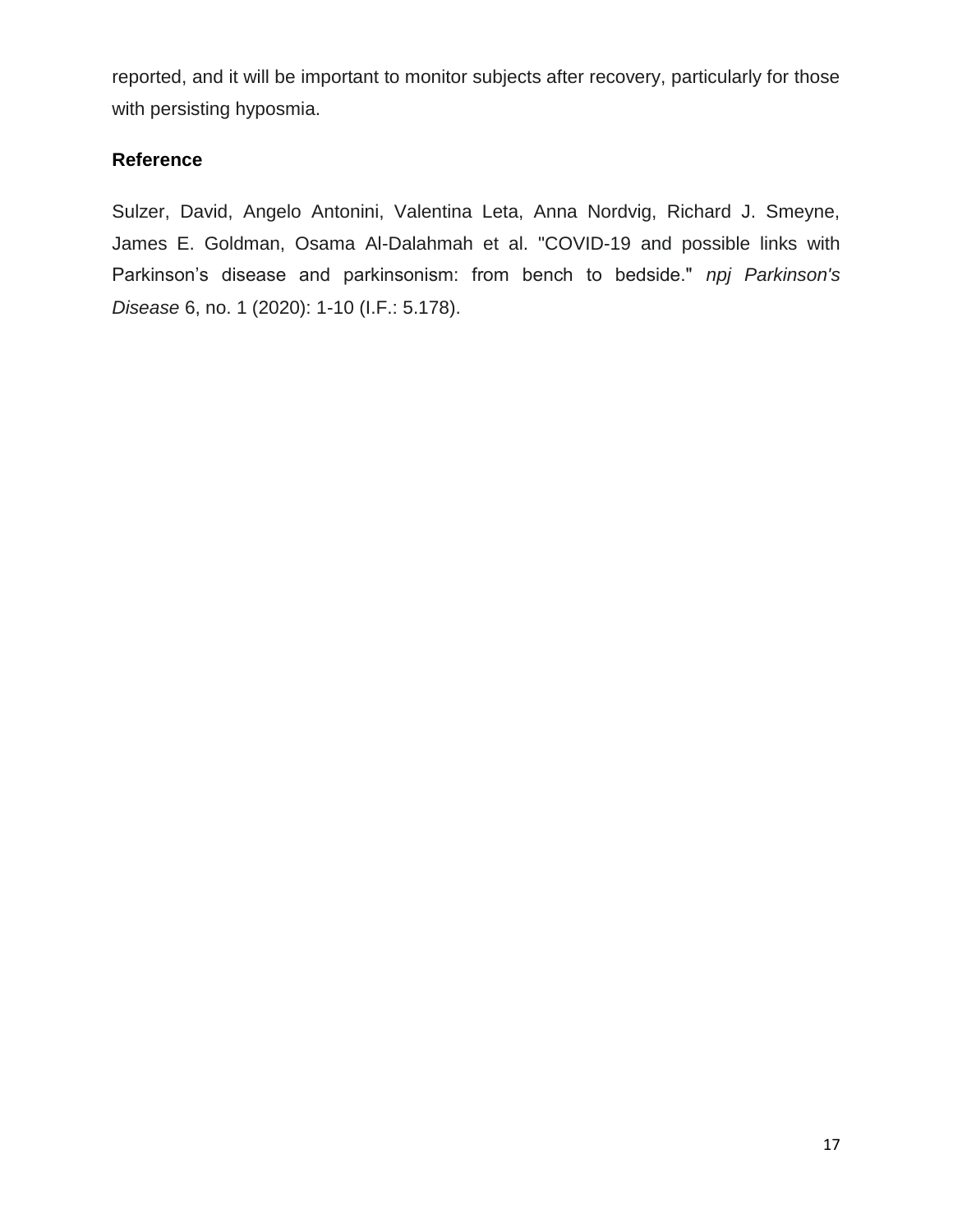# NEWS LETTER

# **Publication Date: Aug 26, 2020**

# **CKD is a key risk factor for COVID-19 mortality**

A new study uses the OpenSAFELY health analytics platform to identify risk factors for COVID-19 mortality. This analysis, which includes data for more than 17 million people in the UK, suggests that patients with chronic kidney disease are at higher risk than those with other known risk factors, including chronic heart and lung disease. For more details, read the link given below.

### **Reference**

https://www.nature.com/articles/s41581-020-00349-4

# **Publication Date: Aug 25, 2020**

# **Coronavirus research updates: Reinfection with SAR-CoV-2 is confirmed for the first time with genetic evidence**

Nature wades through the literature on the new coronavirus — and summarizes key papers as they appear.

*Reinfection with SARS-CoV-2 is confirmed for the first time with genetic evidence (August 25, 2020):*

A man in Hong Kong, who was ill with COVID-19 in March was infected by a different variant of the new coronavirus several months later — the first evidence for reinfection that is supported by genetic analysis.

People infected with SARS-CoV-2 mount an immune response, which scientists think probably prevents most reinfections. The durability of this protection is unclear, and a documented case of reinfection would signal that immunity can wane. But previously reported reinfections have been found to relate instead to prolonged shedding of the virus or its genetic material. Kwok-Yung Yuen and his colleagues at the University of Hong Kong identified a 33-year-old man who recovered from COVID-19 in April and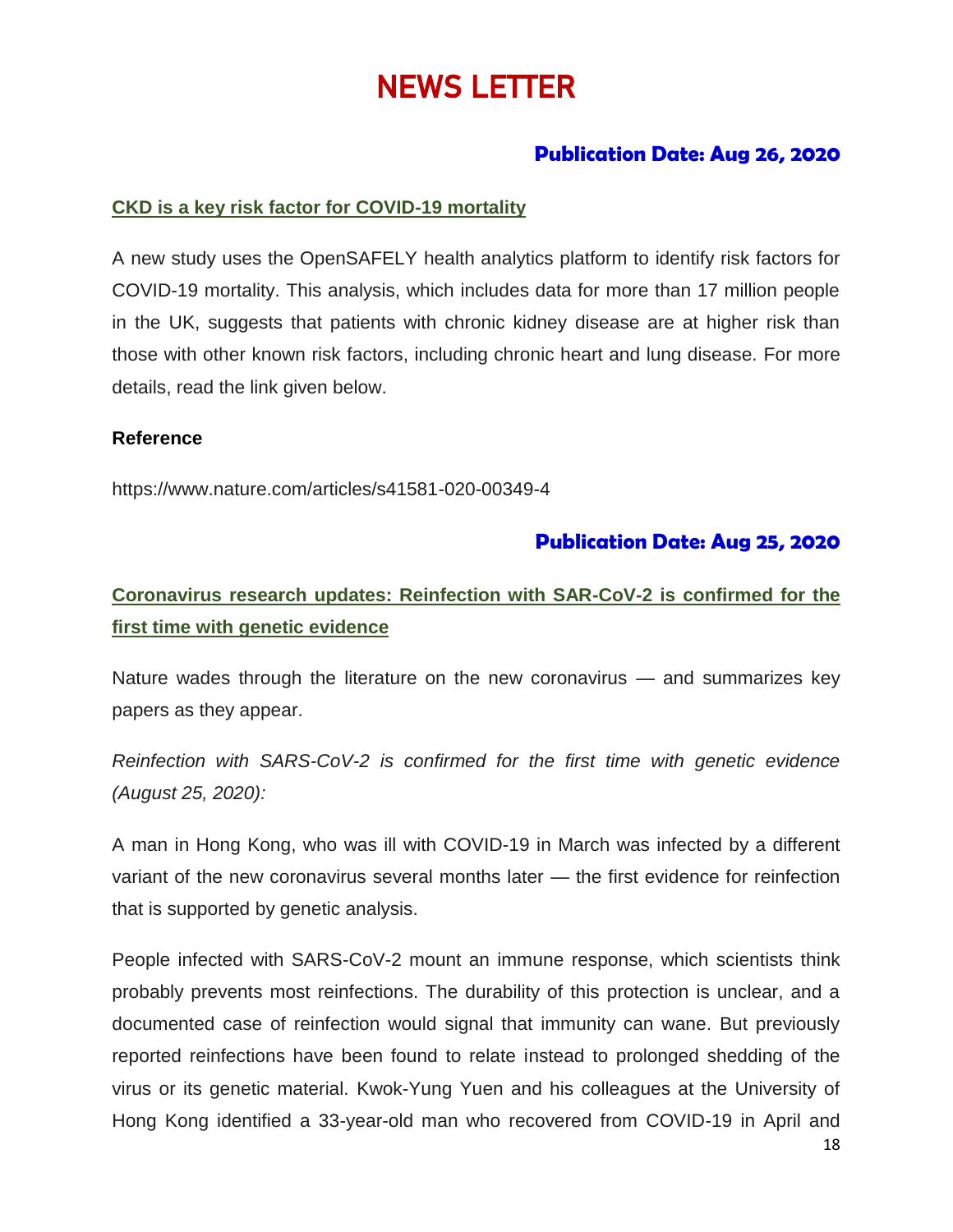tested positive again more than 4 months later, after returning from Spain via the United Kingdom (K. K.-W. To *et al.* Clin. Infect. Dis. http://doi.org/d7ds; 2020). Genetic sequencing suggested that the second infection was caused by a virus that was genetically distinct from the one responsible for his initial bout. The man never developed symptoms from the second infection, but his immune system responded by producing a fresh batch of antibodies.

## *Vaccines given through the nose could protect against infection (August 21, 2020):*

A man Studies in mice and monkeys show that nasal vaccinations can shield the animals from the new coronavirus — and that such vaccinations might be more effective than an injected form of the same vaccine.

David Curiel and Michael Diamond at Washington University School of Medicine in St Louis, Missouri, and their colleagues created a candidate vaccine encoding the SARS-CoV-2 spike protein, which the virus uses to invade cells (A. O. Hassan et al. Cell http://doi.org/d63k; 2020). The researchers then gave the vaccine to bioengineered mice that had human receptors for the protein.

After being injected with the vaccine and then exposed to SARS-CoV-2, mice showed no infectious virus in their lungs — but their lungs did harbour small amounts of viral RNA. By contrast, mice that had the vaccine inserted up their noses before exposure had no measurable viral RNA in their lungs. This and other evidence suggests that the nasal vaccine entirely warded off infection, the authors say. Ling Chen at the First Affiliated Hospital of Guangzhou Medical University in China and colleagues developed another vaccine encoding the spike protein (L. Feng et al. Nature Commun. 11, 4207; 2020). The researchers found that both nasal and injected forms of the vaccine protected rhesus macaques (Macaca mulatta) from infection. The authors say that a vaccine that can be given by nose might allow people to vaccinate themselves.

*A coronavirus mutation is tied to less severe illness (August 20, 2020):*

A SARS-CoV-2 mutation that appeared in East Asia early in the pandemic is linked to symptoms milder than those caused by the unmutated version of the virus. In early 2020, researchers in Singapore identified a cluster of COVID-19 cases caused by a SARS-CoV-2 variant missing a chunk of DNA that spanned two genes, ORF7b and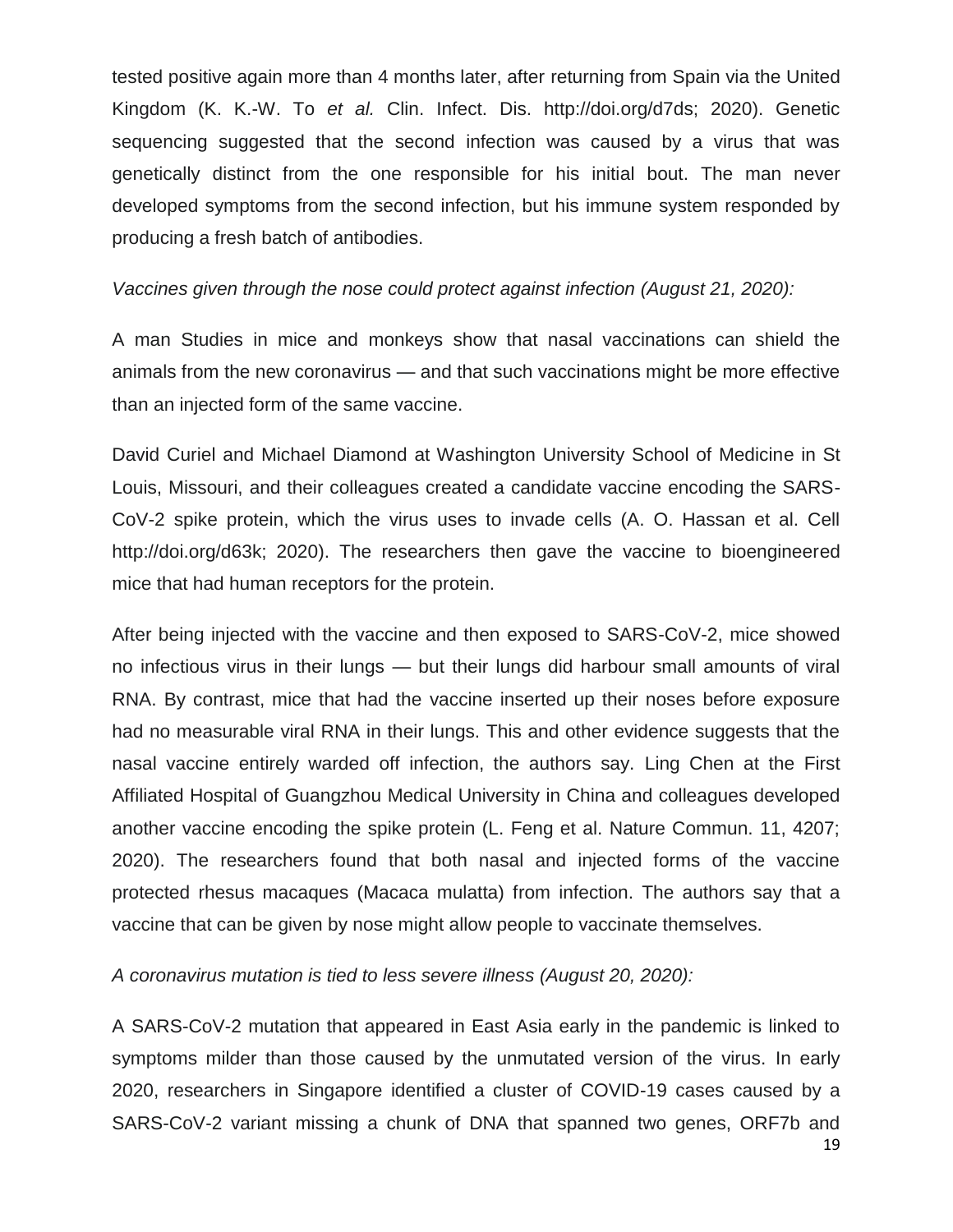ORF8. To determine the consequences of this change, called a deletion, Lisa Ng at the Singapore Immunology Network and colleagues compared people infected with viruses carrying the deletion with those infected by normal viruses (B. E. Young et al. Lancet http://doi.org/d6x7; 2020). None of the 29 people whose viruses had the mutation needed supplemental oxygen, but 26 of the 92 people whose viruses lacked the mutation did. Viruses carrying the deletion haven't been detected since March possibly owing to infection-control measures.

The virus responsible for the 2002–04 outbreak of severe acute respiratory syndrome (SARS) acquired a similar deletion in the ORF8 gene, suggesting that this might be an important adaption to infecting humans, the authors say.

### **Reference**

https://www.nature.com/articles/d41586-020-00502-w

# **The coronavirus may shut down the immune system's vital classrooms**

At the top of the long list of uncertainties about COVID-19 is whether people who recover will develop durable immune responses to the coronavirus that causes it. A research team that has autopsied people who died from COVID-19 has now discovered they lack so-called germinal centers, classrooms in the spleen and lymph nodes in which immune cells learn to mount a long-lasting antibody response to a pathogen. Although the finding may not apply to people who have mild or asymptomatic coronavirus infections, it may help explain COVID-19 progression in the sickest cases and provide important insights to vaccine developers.

The study, led by immunologist Shiv Pillai of the Ragon Institute of MGH, MIT and Harvard and published last week in Cell, may take on increased importance as a report out yesterday provided the first compelling evidence that a person can become reinfected with SARS-CoV-2, suggesting antibody protection could be fleeting in some people. A "storm" of cytokines, biochemicals that send messages to B cells and other immune system actors, occurs in response to some SARS-CoV-2 infections, contributing to inflammation and severe disease. Pillai's team found that lymph nodes in the COVID-19 deaths had a large increase in the amount of one of these cytokines, tumor necrosis factor alpha (TNF-α), in comparison with the control autopsies. The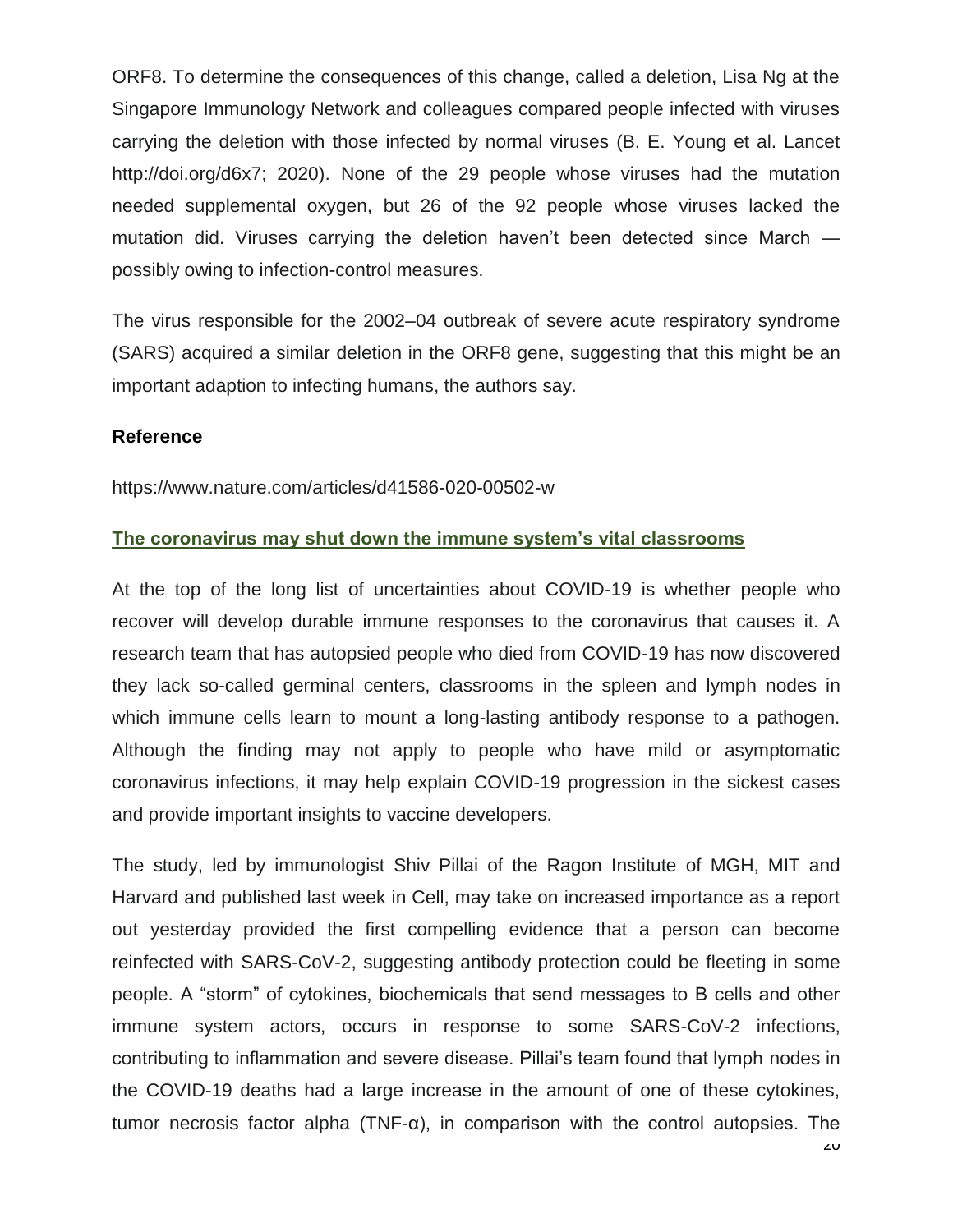researchers also found a lack of a type of T cell that plays a central role in forming the germinal centers and they propose the excessive TNF-α blocks its creation, as found in some mouse studies.

But Pillai agrees with many immunologists who believe SARS-CoV-2 does not appear to be a particularly difficult virus to stop with a vaccine. He is even confident that a properly designed vaccine could lead to durable antibody responses to SARS-CoV-2. But he hopes vaccine developers take note of his group's findings. "If you are making too much TNF-α in the lymph nodes, maybe your vaccination won't last that long," he says.

# **Reference**

[https://www.sciencemag.org/news/2020/08/coronavirus-may-shut-down-immune](https://www.sciencemag.org/news/2020/08/coronavirus-may-shut-down-immune-system-s-vital-classrooms)[system-s-vital-classrooms](https://www.sciencemag.org/news/2020/08/coronavirus-may-shut-down-immune-system-s-vital-classrooms)

# **Publication Date: Aug 24, 2020**

# **New drool-based tests are replacing the dreaded coronavirus nasal swab**

When SARS-CoV-2, the respiratory virus that causes COVID-19, emerged in December 2019, researchers scrambled to develop tests to detect the virus. Initially, they turned to a long-trusted technique for diagnosing respiratory infections: looking for viral genetic material in mucosal fluid, thought to be the best hunting ground for a respiratory virus, collected from deep in a patient's nasal passages. That's where the 15-centimeter swab comes in. The swab goes into a plastic tube with a chemical mixture that stabilizes the virus during transport to a diagnostics lab. There, technicians extract its genetic material and load it into a machine to carry out the polymerase chain reaction (PCR), which amplifies snippets of genetic material unique to the virus. The procedure accurately identifies infections about 95% of the time. But the test is uncomfortable and, because collecting the swab requires close contact with patients, it puts medical personnel at risk of contracting the virus.

A new saliva test for RNA viruses, such as Zika and SARS-CoV-2, was reported last week in Science Advances by researchers at the University at Albany. It could be even faster and cheaper because it does not need expensive lab equipment such as PCR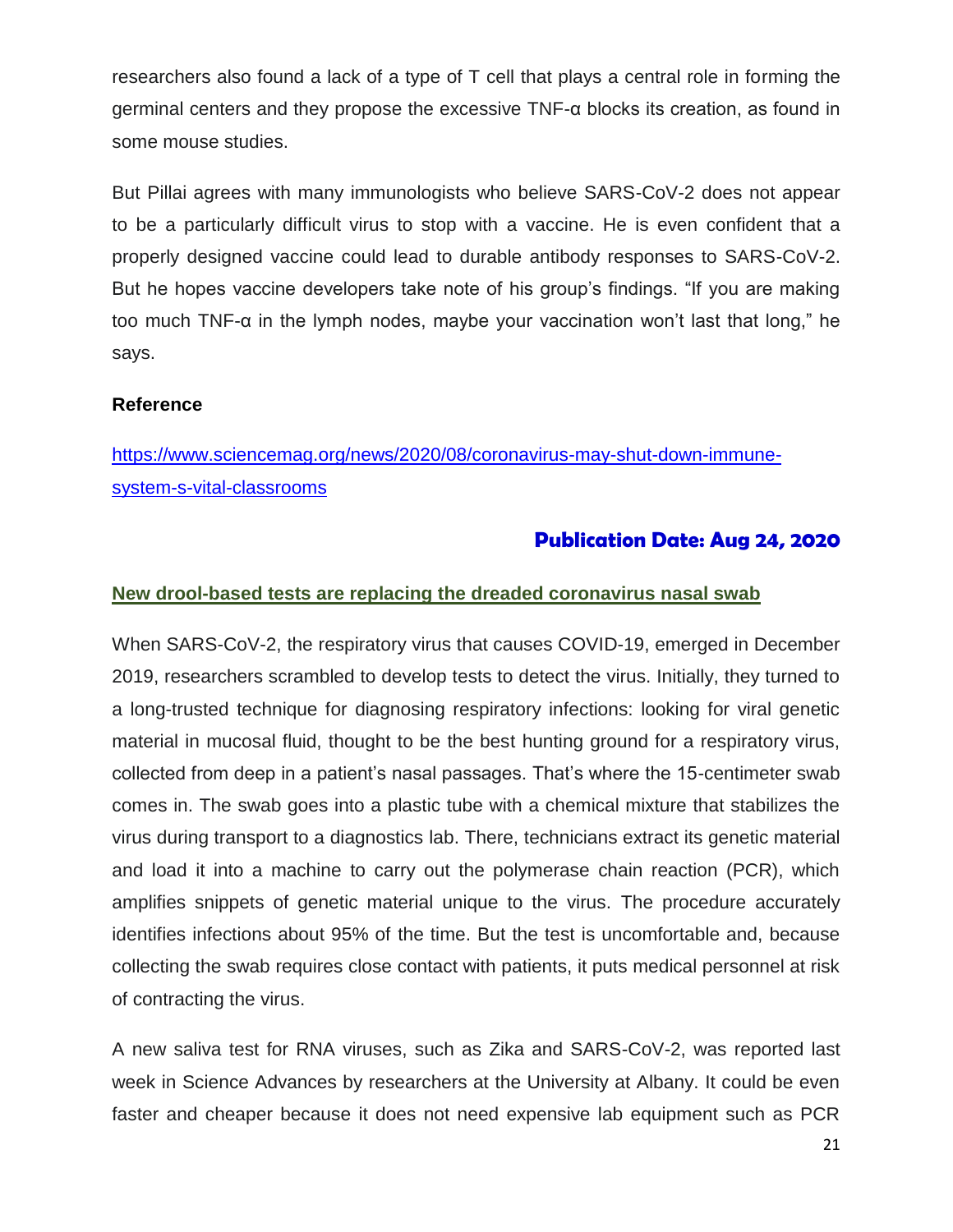machines. Rather than amplifying RNA to identify the virus, the approach uses snippets of DNA that bind to short, unique sections of RNA and change them from linear strands to loops. That alters how the RNA behaves in a common lab procedure known as gel electrophoresis, making it easy to detect. For more details, read the link given below.

# **Reference**

https://www.sciencemag.org/news/2020/08/new-drool-based-tests-are-replacingdreaded-coronavirus-nasal-swab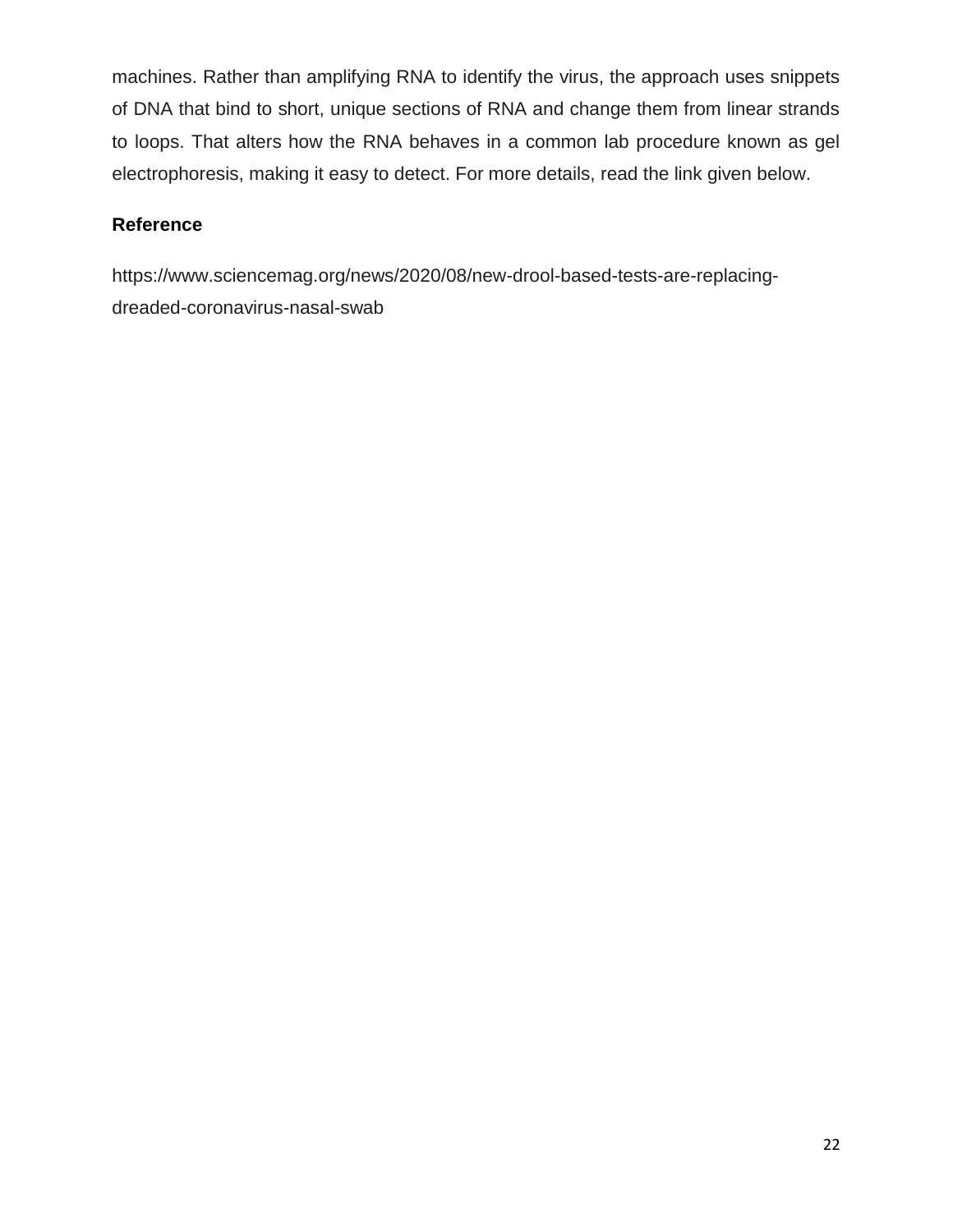# COMMENT

# **Publication Date: Aug 25, 2020**

## **Delirium: A suggestive sign of COVID-19 in dementia**

Approximately 40% - 60% of people with dementia in residential care facilities experience behavioral and psychological symptoms (BPSD), such as agitation, psychosis, or apathy. During the COVID-19, older adults with dementia were likely to develop behavioral changes. Among multiple factors contributing to the behavioral disturbances in unprecedented times, delirium was not well recognized in dementia, especially among those without respiratory failure. In the EClinicalMedicine, Tino Emanuele Poloni and colleagues report a retrospective study of delirium superimposed on dementia during the COVID-19 outbreak peak in a dementia facility in Italy. Based on a review of the medical charts of 57 residents with positive SARS-CoV-2 infection in the residential care facility, Poloni *et al*. found that delirium occurred as the initial presentation in about 38.7% of the subjects. Hypoactive (52.4%) delirium was slightly more prevalent than hyperactive (47.6%) delirium. The prevalence of delirium increased with age. Persons with moderate and severe dementia had a higher prevalence of delirium than those in the advanced dementia stage. In the study facility, residents with delirium-onset COVID-19 had higher mortality than those who did not manifest delirium at onset (mortality rate: 52.4% vs. 8.3%, OR=17.0, 95% CI: 2.8–102.7). Besides, the male gender and multiple comorbidities increased the risk of COVID-19 mortality.

Delirium in older people with dementia may represent a prodromal phase of COVID-19. Therefore, in clinical practice, it is particularly important to increase access to the CAM screening and encourage prompt pharyngeal swab testing in high-risk settings, such as dementia care facilities. Further investigations on the mechanism of the COVID-19 on CNS are warranted. For more details, read the link given below.

### **Reference**

[https://www.thelancet.com/journals/eclinm/article/PIIS2589-5370\(20\)30268-6/fulltext](https://www.thelancet.com/journals/eclinm/article/PIIS2589-5370(20)30268-6/fulltext)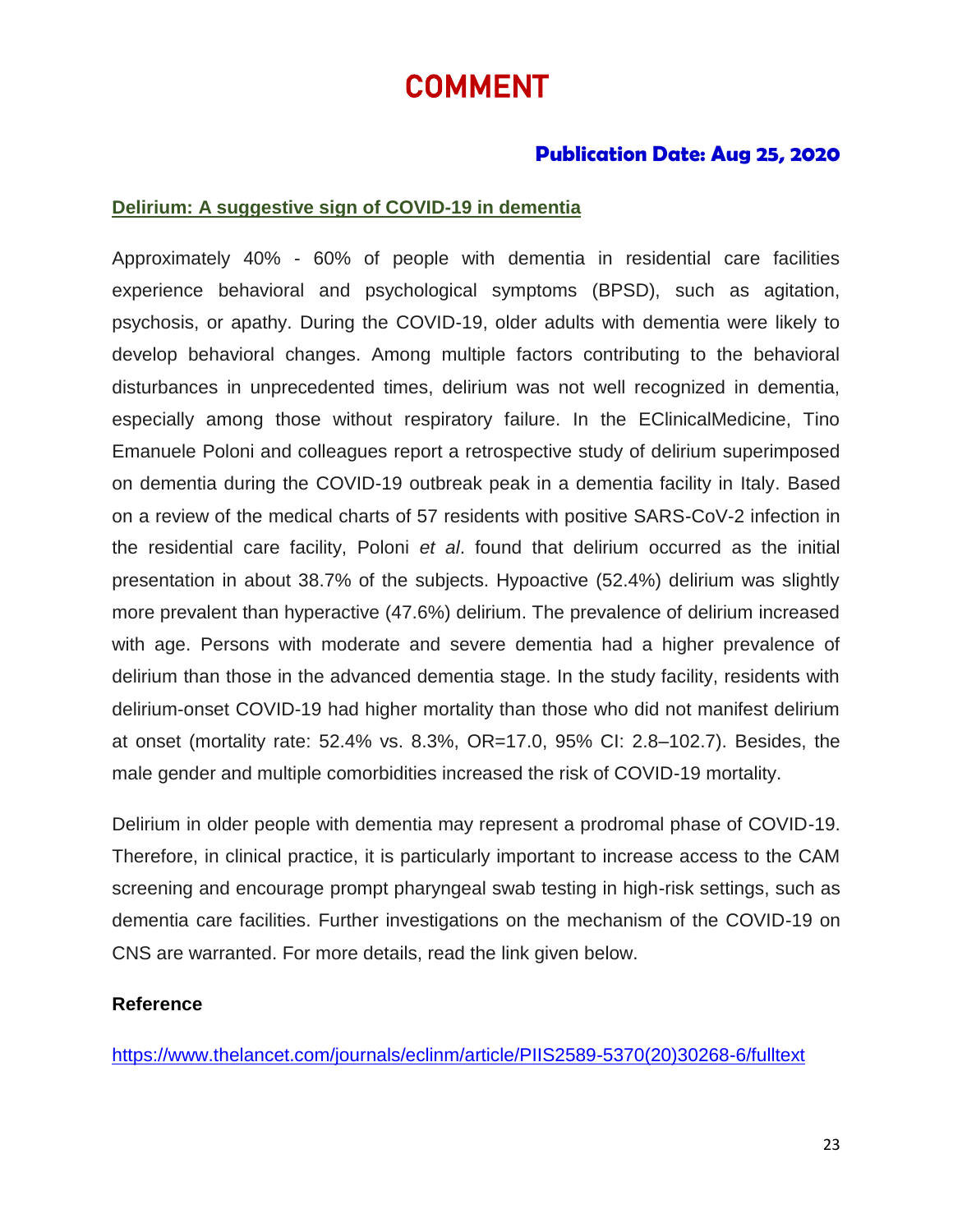# **Differentiating diagnosis of COVID-19 or influenza in patients based on laboratory data during flu season**

Both coronaviruses and influenza A viruses (IAVs) are general pathogens which are responsible for the seasonal cold. However, a new coronavirus, severe acute respiratory syndrome coronavirus 2 (SARS-CoV-2), is pulling the world into the torment of the COVID-19 pandemic. As the SARS-CoV-2 is still circulating in almost every continent with its ability for airborne and asymptomatic transmission, it would be very likely that the COVID-19 pandemic will overlap with the influenza epidemic in the coming winter. COVID-19 shares many clinical symptoms with pneumonia caused by IAVs, but its fatality rate is much higher than that of seasonal flu. Therefore, to precisely treat patients with respiratory diseases during the epidemic season, it would be very important that doctors are able to differentiate COVID-19 from seasonal influenza based on laboratory data as early as possible.

Currently published clinical and laboratory data on COVID-19 are limited to studies with small sample sizes mostly originating from China. In the study, Ji *et al.* in Northwestern University reveals significant differences in laboratory parameters between hospitalized COVID-19 and influenza patients in the US, with a sample size of more than 1000 cases. Instead of comparing clinical endpoints to evaluate risks, they compiled and temporally tracked all available laboratory results of the hospitalized patients from the day of presentation to day 14. Compared to influenza patients, the most significant differences over the course of 14 days of hospitalization in COVID-19 patients were faster worsening anemia and leukocytosis, and a more rapid increase in D-dimer, BUN, and ALT. The level of lactate dehydrogenase (LDH) was significantly higher in patients with influenza. However, the most commonly reported laboratory abnormalities in COVID-19 include lymphopenia, prolonged prothrombin time (PT), and elevated LDH.

It would be interesting to further investigate whether the different risk clusters of COVID-19 correlate with the pathophysiology in these patients. Future studies on specific organ systems in correlation with other clinical manifestations, including the level of inflammatory cytokines, may be useful to confirm the underlying pathology in patients in these clusters. For more details, read the link given below.

# **Reference**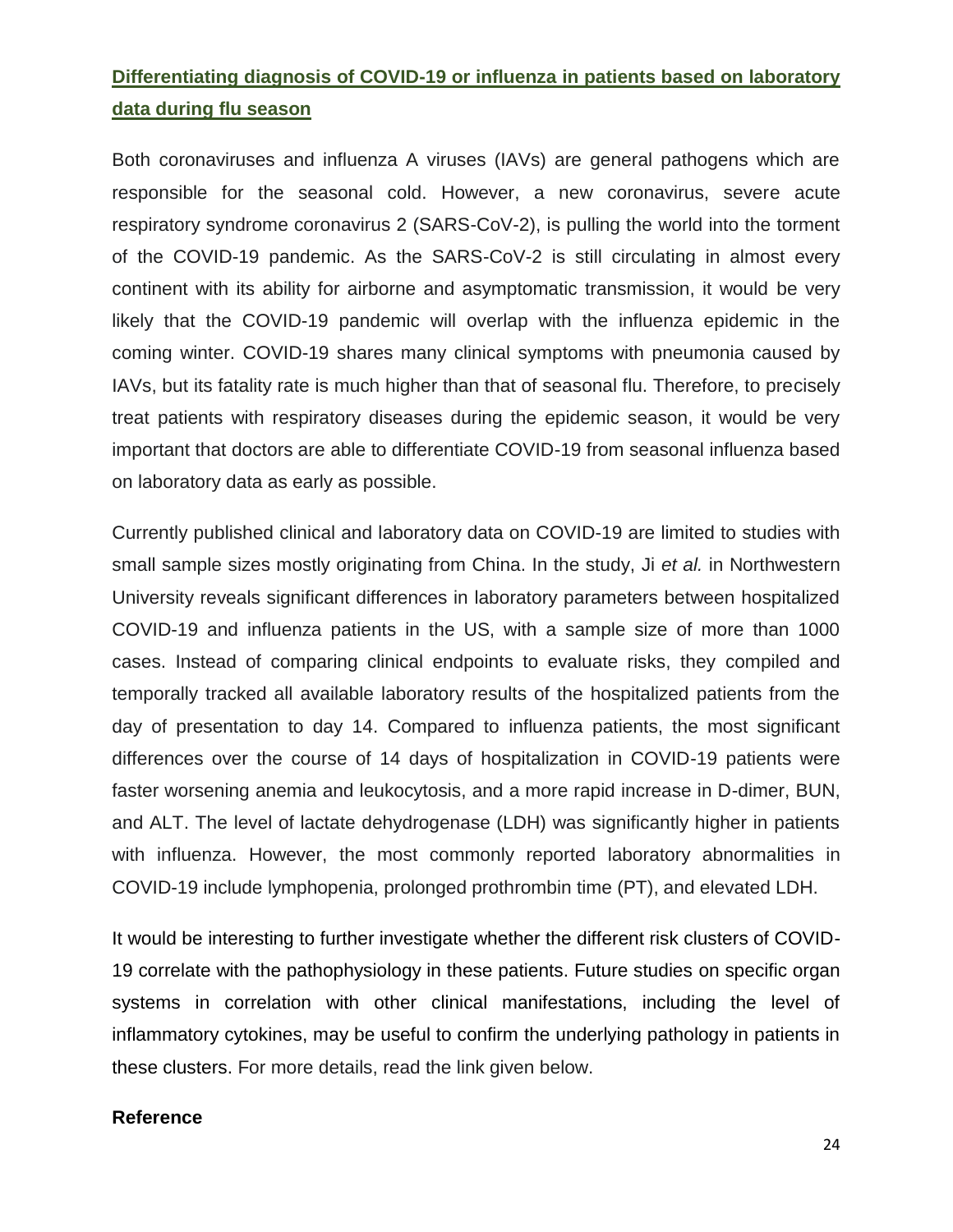[https://www.thelancet.com/journals/eclinm/article/PIIS2589-5370\(20\)30255-8/fulltext](https://www.thelancet.com/journals/eclinm/article/PIIS2589-5370(20)30255-8/fulltext)